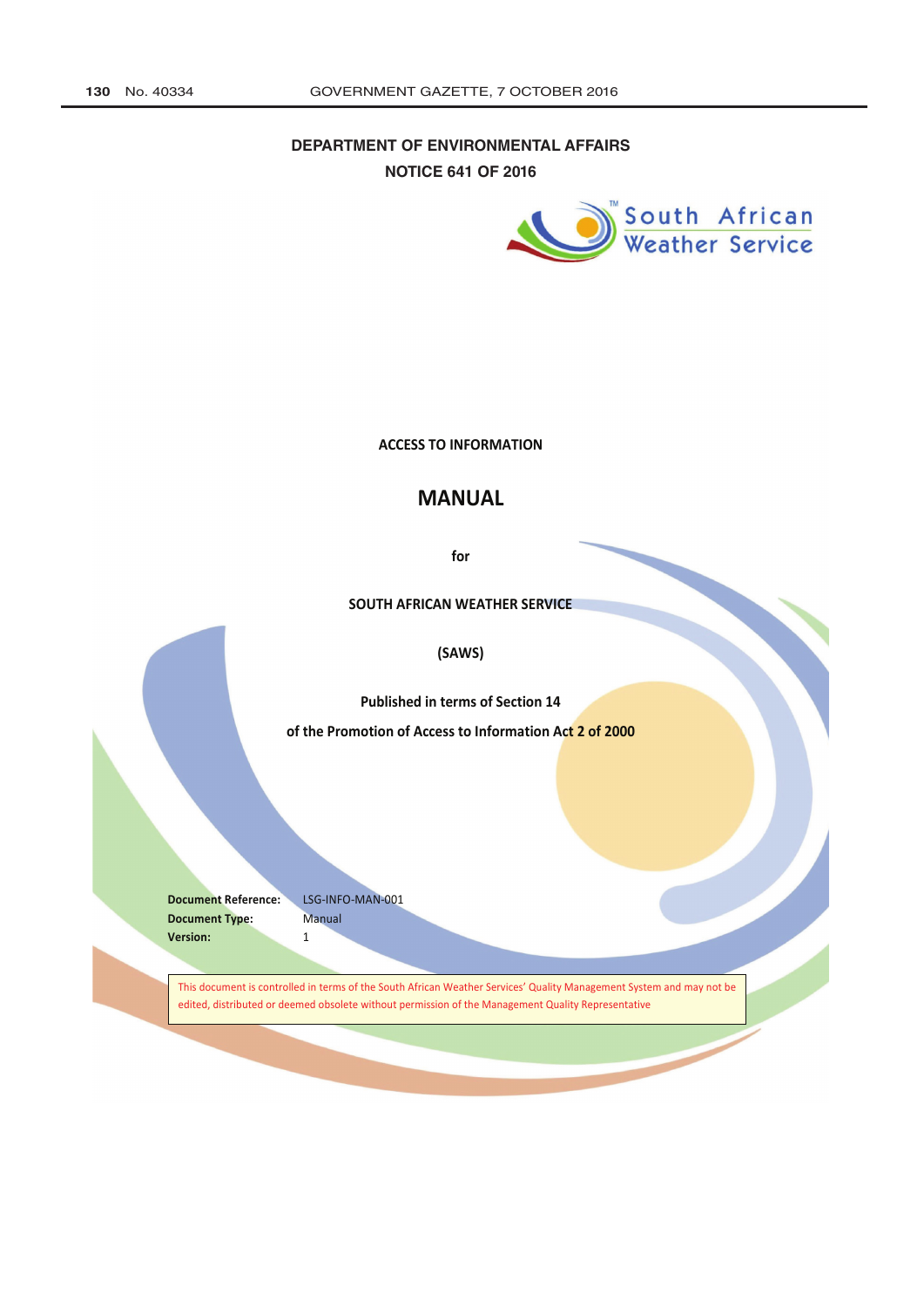

# **DOCUMENT CONTROL**

## **Version and Amendment Schedule**

| Version | <b>Version Date</b> | Author          | <b>Description of Amendments</b> |
|---------|---------------------|-----------------|----------------------------------|
| Draft   | 01 August 2010      | Daniel Letsoalo | Document Created                 |
| 1.0     | 18 May<br>2011      | Daniel Letsoalo | <b>Documents Finalised</b>       |
|         |                     |                 |                                  |

## **Compliance Schedule**

| Compliance Type<br>Checked  | Compliance<br>Approved by | Responsibility       | Signature | Date of Compliance<br>Approval |
|-----------------------------|---------------------------|----------------------|-----------|--------------------------------|
| Documentation<br>Compliance | H. Pheiffer               | Project Manager: TQM |           |                                |
| Legal Compliance            | Daniel Letsoalo           | Legal Manager        |           |                                |

# **Approval and Control Schedule**

| Approved By   | Designation                                                         | Responsibility      | Signature | Date<br>Approved | Copy<br><b>Status</b> |
|---------------|---------------------------------------------------------------------|---------------------|-----------|------------------|-----------------------|
| M Makoela     | General Manager:<br>Corporate Affairs                               | Process Owner       |           |                  |                       |
| Dr L Makuleni | <b>Chief Executive Officer:</b><br>South African Weather<br>Service | Approving Authority |           |                  | Master                |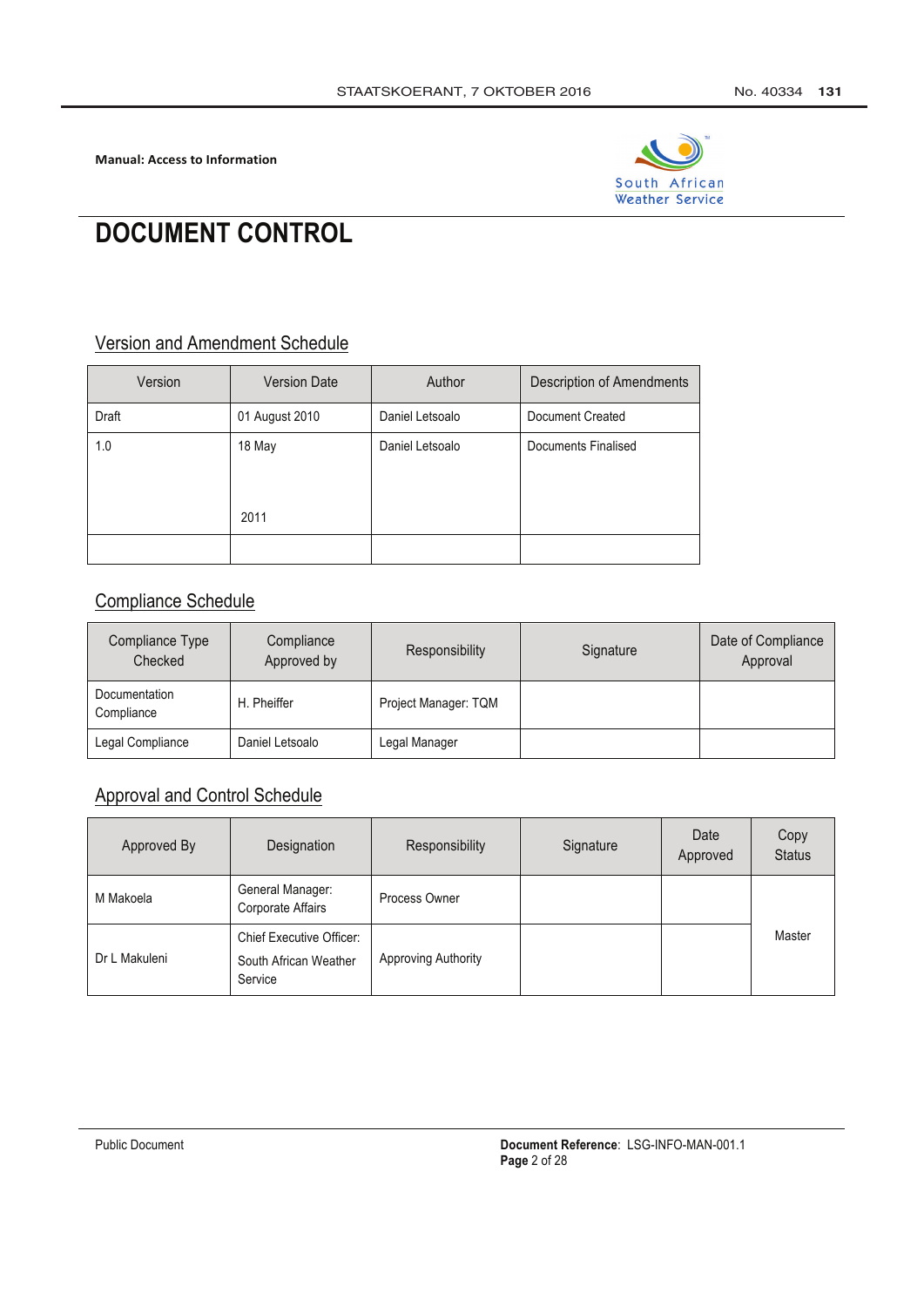

## **Table Of Contents**

| $\mathbf{1}$ . |                                                                                 |  |  |  |
|----------------|---------------------------------------------------------------------------------|--|--|--|
| 2.             |                                                                                 |  |  |  |
| 3.             |                                                                                 |  |  |  |
|                | 3.1                                                                             |  |  |  |
|                | 3.2                                                                             |  |  |  |
| 4.             |                                                                                 |  |  |  |
| 5              |                                                                                 |  |  |  |
|                | 5.1                                                                             |  |  |  |
|                | 5.2                                                                             |  |  |  |
| 6              |                                                                                 |  |  |  |
| $\overline{7}$ |                                                                                 |  |  |  |
| 8.             |                                                                                 |  |  |  |
|                | 8.1                                                                             |  |  |  |
|                | 8.2                                                                             |  |  |  |
|                | 8.3                                                                             |  |  |  |
| 9.             |                                                                                 |  |  |  |
|                | 9.1                                                                             |  |  |  |
|                | 9.2                                                                             |  |  |  |
|                | 9.3                                                                             |  |  |  |
|                | 9.4                                                                             |  |  |  |
| 10.            | PROCEDURE TO BE FOLLOWED BY A REQUESTER SEEKING ACCESS TO A RECORD WHICH IS NOT |  |  |  |
| 11.            |                                                                                 |  |  |  |
| 12.            |                                                                                 |  |  |  |
| 13.            |                                                                                 |  |  |  |

**Public Document** 

Document Reference: LSG-INFO-MAN-001.1<br>Page 3 of 28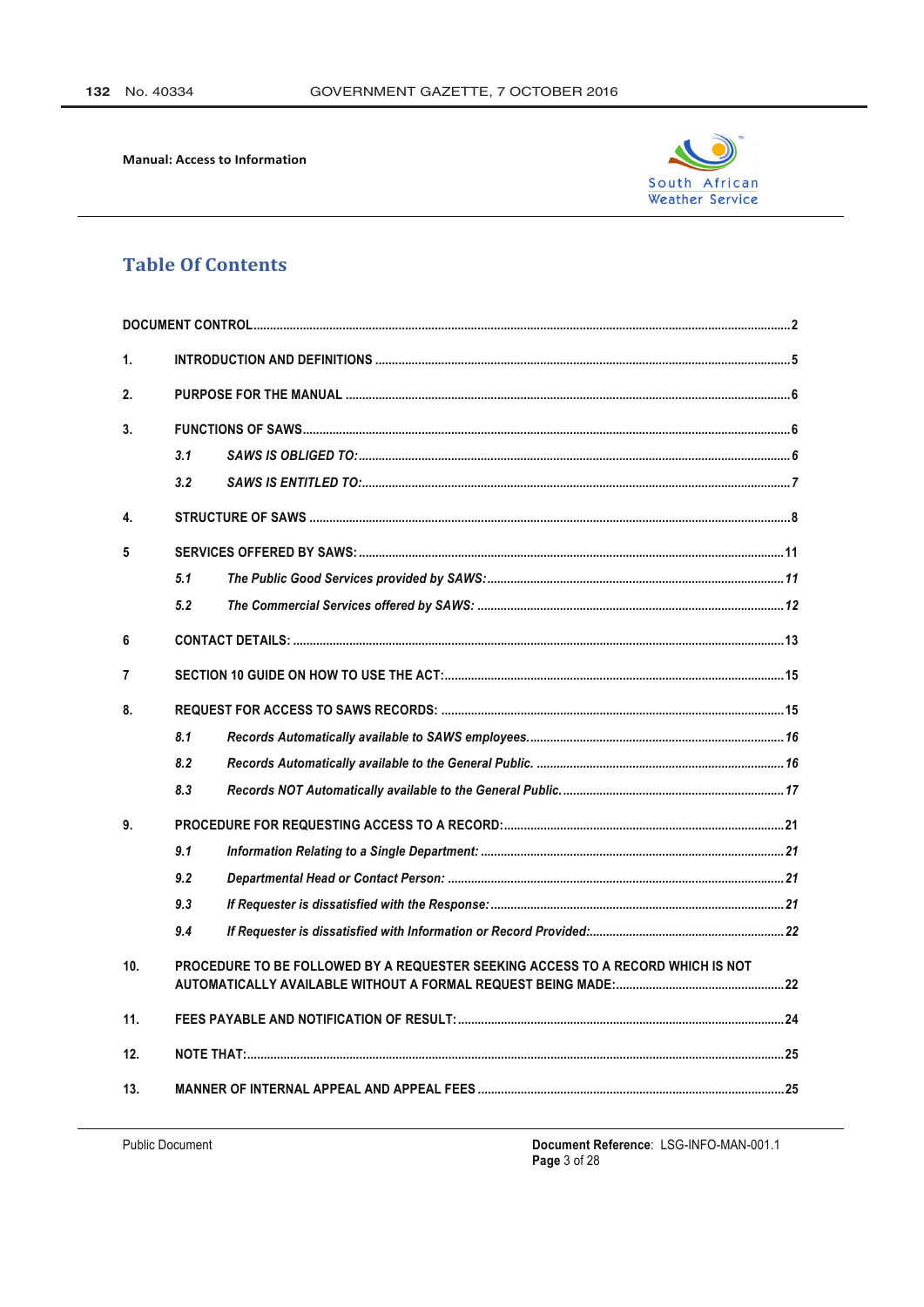

|    | 13.1 |                                                                    |    |
|----|------|--------------------------------------------------------------------|----|
|    | 12.2 |                                                                    |    |
|    | 12.3 |                                                                    |    |
|    | 12.4 |                                                                    |    |
|    | 12.5 |                                                                    |    |
| 14 |      |                                                                    |    |
| 15 |      | LIST OF GOVERNMENT NOTICES THAT CONTAINS THE AMENDMENTS TO THE ACT | 28 |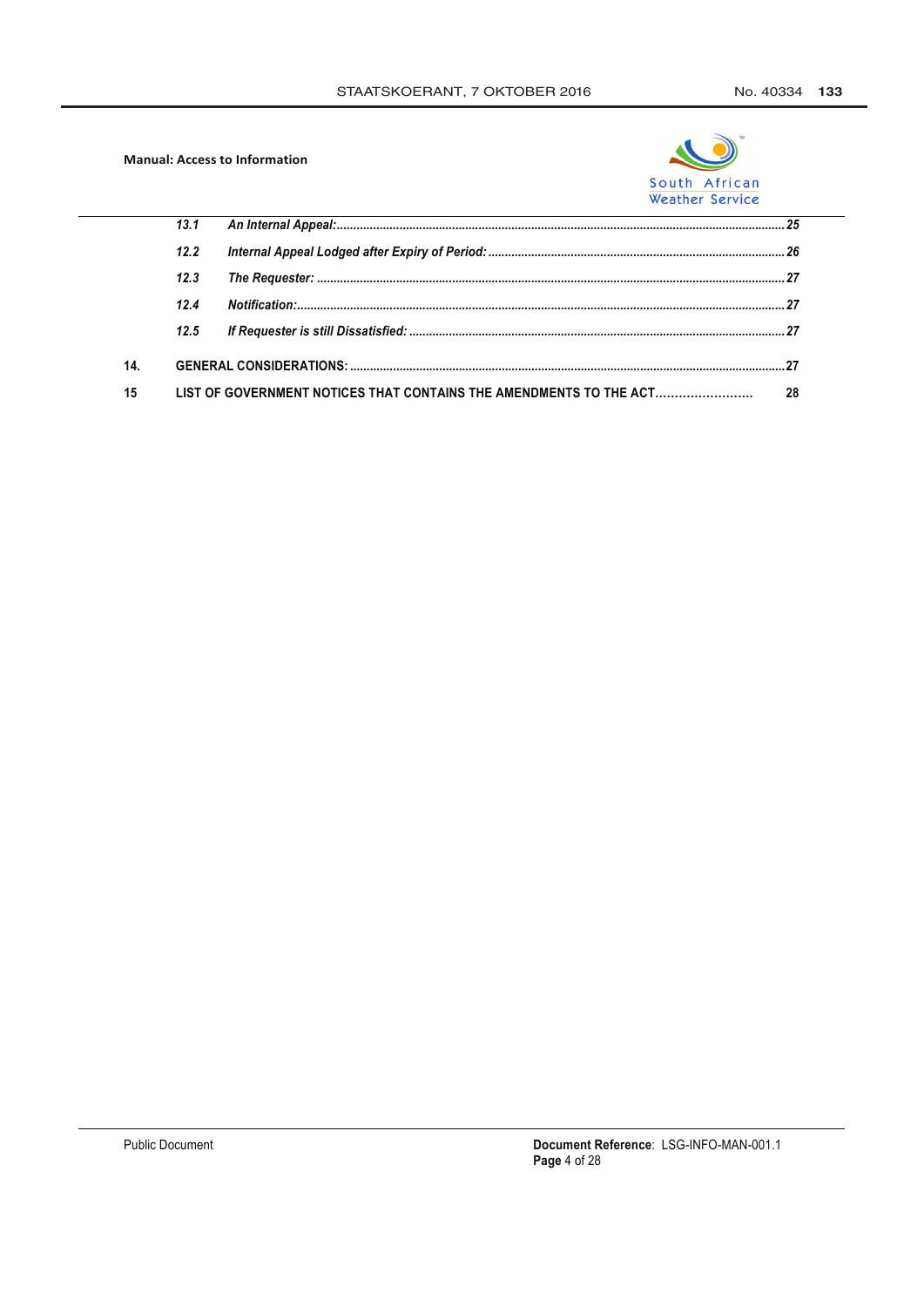

#### $\mathbf 1$ **INTRODUCTION AND DEFINITIONS**

#### **INTRODUCTION**  $11$

On the 3rd of February 2000, the Promotion of Access to Information Act No. 2 of 2000 ("the Act") was enacted. The Act came into operation on 09 March 2001 and allows individuals to obtain information, including copies of records held by both Public and Private bodies. This gives effect to Section 32 of the Constitution of the Republic of South Africa.

Where a request is made in terms of the Act, the body to whom the request is made is obliged to release the information, save where the Act expressly provides that the information may or must not be released.

The act specifies the procedures to be followed for the making of such a request.

#### **DEFINITIONS**  $1.2$

"The Act" means the Promotion of Access to Information Act 2000(Act No2 of 2000 as amended)

"The manual" means this manual together with all the annexures and which are available at the South African Weather Service"

"SAWS" means South African Weather Service

"CEO" means Chief Executive Officer of South African Weather Service

"The Minister" means the Minister responsible for the administration of South African Weather Service Act No 8 of 2001

"Department" means the departments responsible for the administration of South African Weather Service Act No 8 of 2001

"Public Good services" means services provided by SAWS to the public free of charge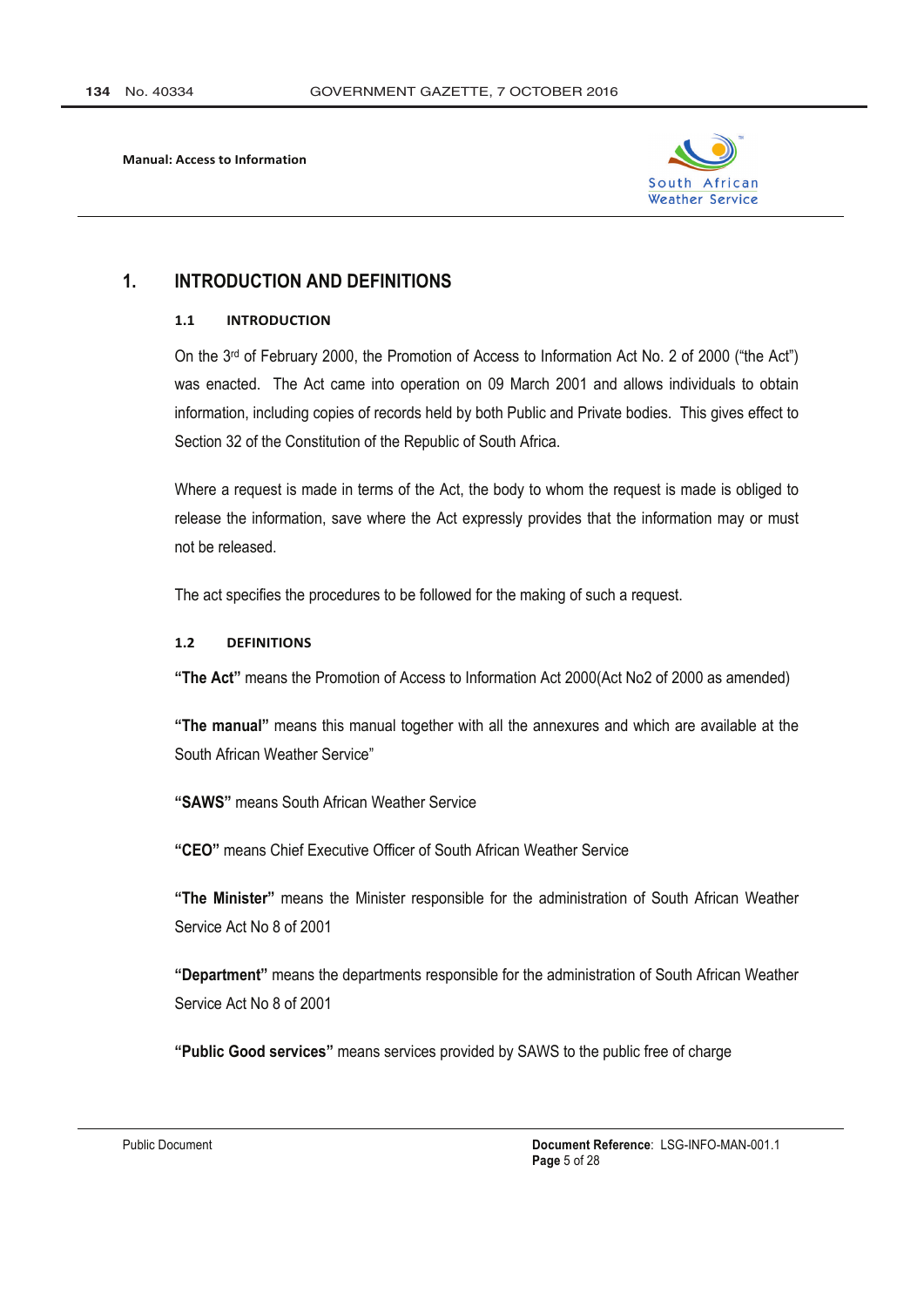

"Commercial services" means specialized services provided by SAWS at a prescribed and established fees and tariffs

#### PURPOSE FOR THE MANUAL  $2<sub>1</sub>$

- $2.1$ This Manual has been enacted to give effect to the provisions of Section 14 of the Act and to foster a culture of transparency and accountability whilst giving effect to the right of any person to access information.
- $2.2$ This Manual also seeks to actively promote a culture in which persons seeking information from SAWS may apply for, and receive, information to which they are entitled as envisaged in the Constitution of the Republic of South Africa.
- Persons seeking to access records kept by SAWS are required to follow specific  $2.3$ procedures. This Manual sets out those procedures and provides Requesters with quidance in this regard, and as to the exercise of their rights in respect of the Act.

#### $3<sub>1</sub>$ **FUNCTIONS OF SAWS**

#### $3<sub>1</sub>$ SAWS IS ORLIGED TO:

The functions of the South African Weather Service are set out in Section 4 of the South African Weather Service Act 8 of 2001, SAWS is obliged to and does:

 $a)$ Provide such Meteorological Services, including Public Good Services and Commercial services, as are necessary to achieve its objectives, where it is in the interests of SAWS and the State to do so. Public Good Services and Commercial Services are described in the Schedules to the Act and are detailed in paragraph 5 below. Commercial Services are charged for whilst Public Good Services are not.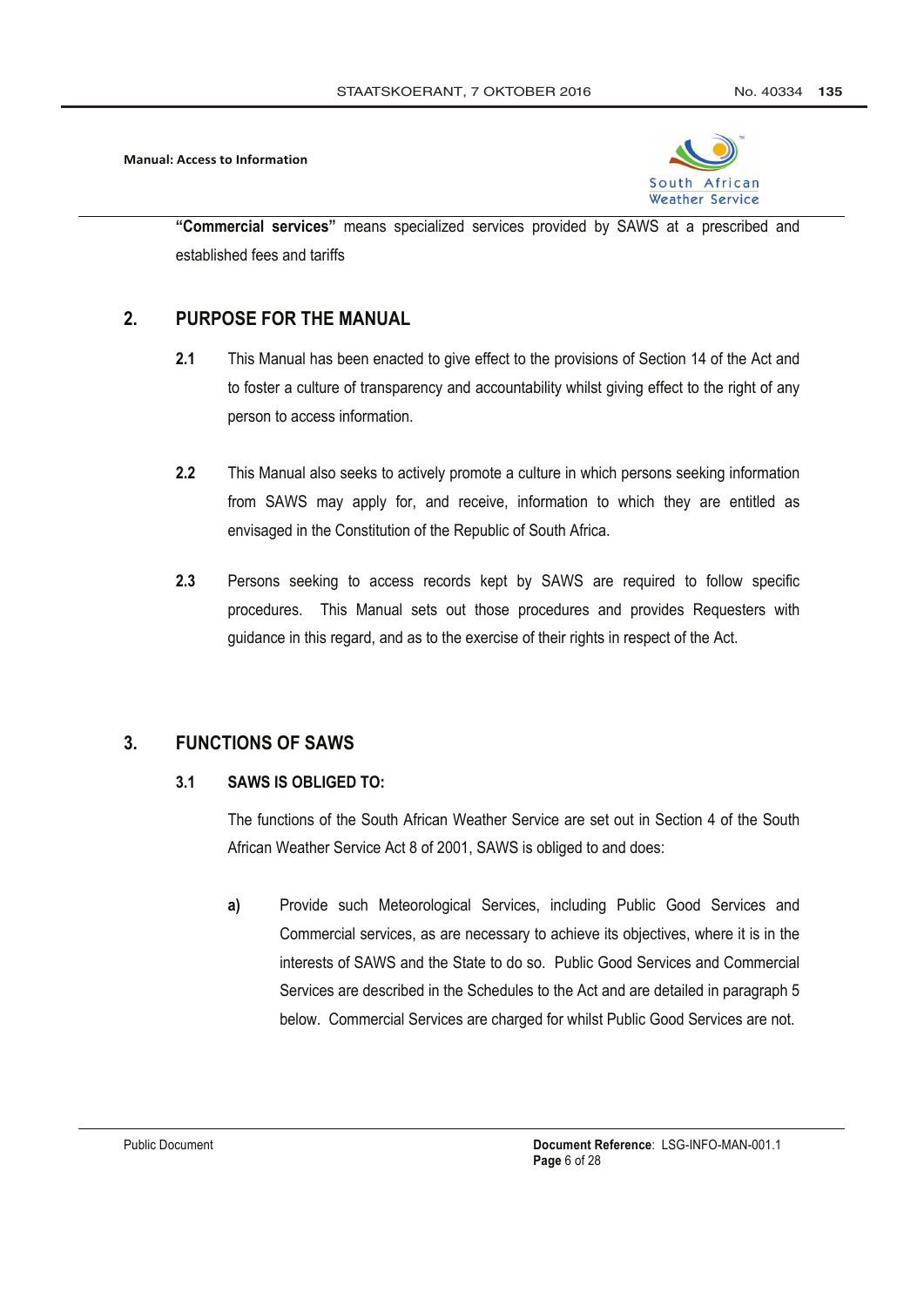

- b) Adhere to the intent of Resolution 40 of the Twelfth Congress of the World Meteorological Organisation, and other related resolutions regarding the internationally free and unrestricted exchange of meteorologically-related data and products; and
- $c)$ Perform other functions assigned to it by the Minister ("The Minister").

#### **SAWS IS ENTITLED TO:**  $3.2$

- $a)$ Co-operate or enter into Agreements or Contracts with any Person, Institution, Government, or Administration;
- $b)$ Purchase or otherwise acquire, possess, hire, pledge, sell or let property;
- With the approval of the Minister, granted with the concurrence of the Minister of c) Finance, raise money by way of loans from any lawful source, on such terms and conditions and against such security as may be agreed upon;
- d) With the approval of the Minister, establish or assist in establishing companies for the promotion of Meteorological Services or any related business purpose;
- Charge fees for the provision of any Commercial Services;  $e)$
- $f$ Enter into Agreements with any other Weather Service to deliver services or be of assistance with the delivery of services outside the borders of South Africa;
- Enter into Agreements with State Departments for the delivery of services  $g)$ considered to be within the capacity of the Weather Service. These contract services are not deemed part of the Public Good Services.
- $3.3$ SAWS alone is entitled to issue severe weather related warnings over South Africa (to ensure that there is a single authoritative voice in this regard).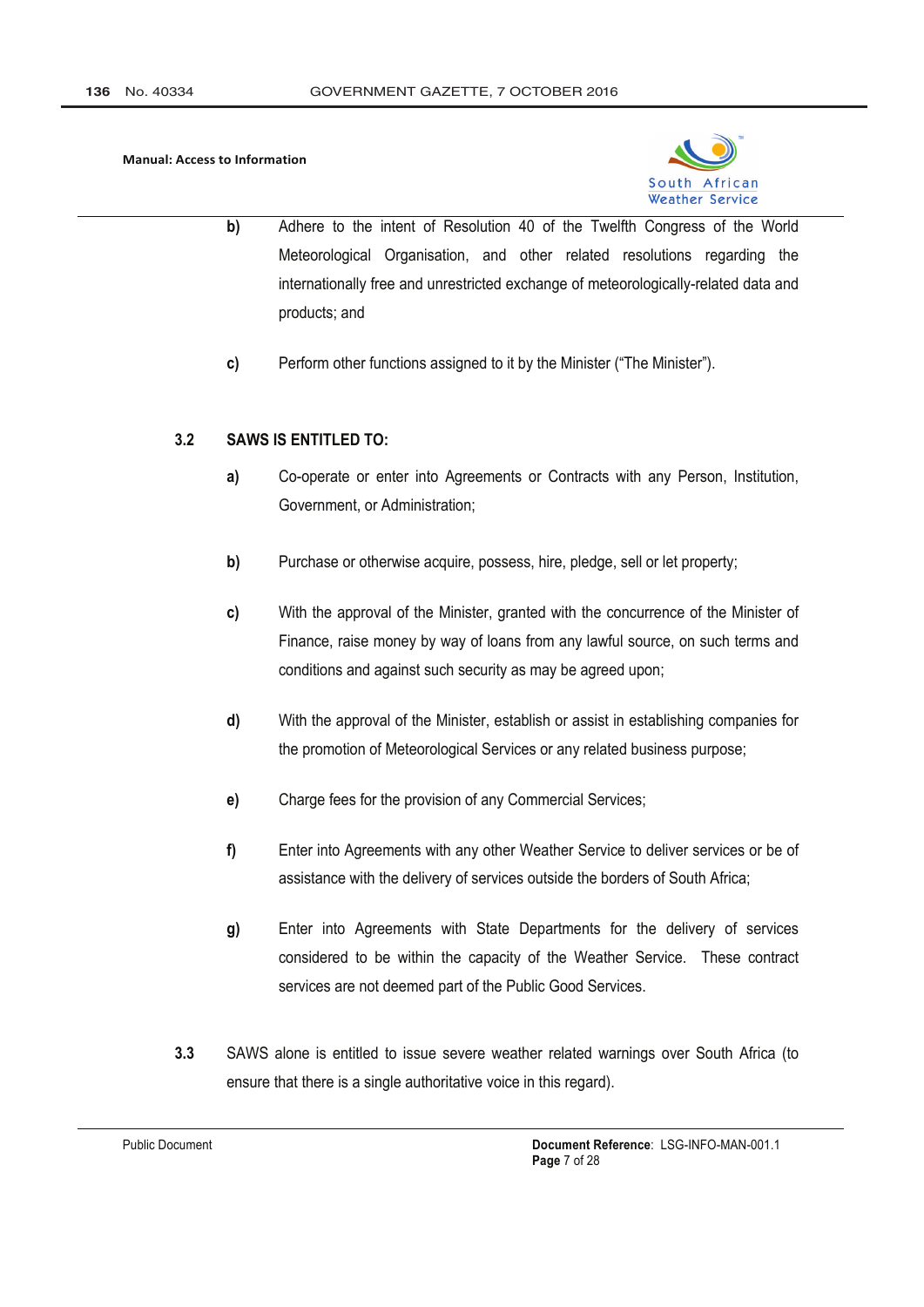

 $3.4$ SAWS is required to take reasonable steps to develop the skills and capacity of the Weather Service so as to enable it to provide for the needs of disadvantaged communities.

#### $\overline{4}$ . **STRUCTURE OF SAWS**

- $4.1$ SAWS is a juristic person established in terms of Section 2 of the South African Weather Service Act.
- **42** SAWS acts through its Board consisting of a Chief Executive Officer, a Senior Official of the Department and no fewer than 8 and no more than 10 other persons appointed on a part time basis by the Minister in accordance with the Act.
- $4.3$ A Chairman and Deputy Chairman are appointed from the Board of SAWS.
- $4.4$ Members of the Board are appointed for a period of 3 (three) years and are eligible for reappointment thereafter for a further 3 (three) year period.
- $4.5$ SAWS has a Chief Executive Officer who is a full time member of the Board and is appointed by the Board. From 1 April 2008, the Chief Financial Officer of SAWS is also an ex officio member of the Board
- $46$ The Board is appointed in order to:
	- Ensure the financial viability of SAWS and development of the commercial  $a)$ Services:
	- Ensure an efficient, cost effective and high quality Weather Service; b)
	- Set policies, standards and objectives within the framework issued by the Minister C) and to ensure that the executive management of SAWS implements these policies, standards and objectives;
	- d) Facilitate succession and give quidance in the appointment of senior managers;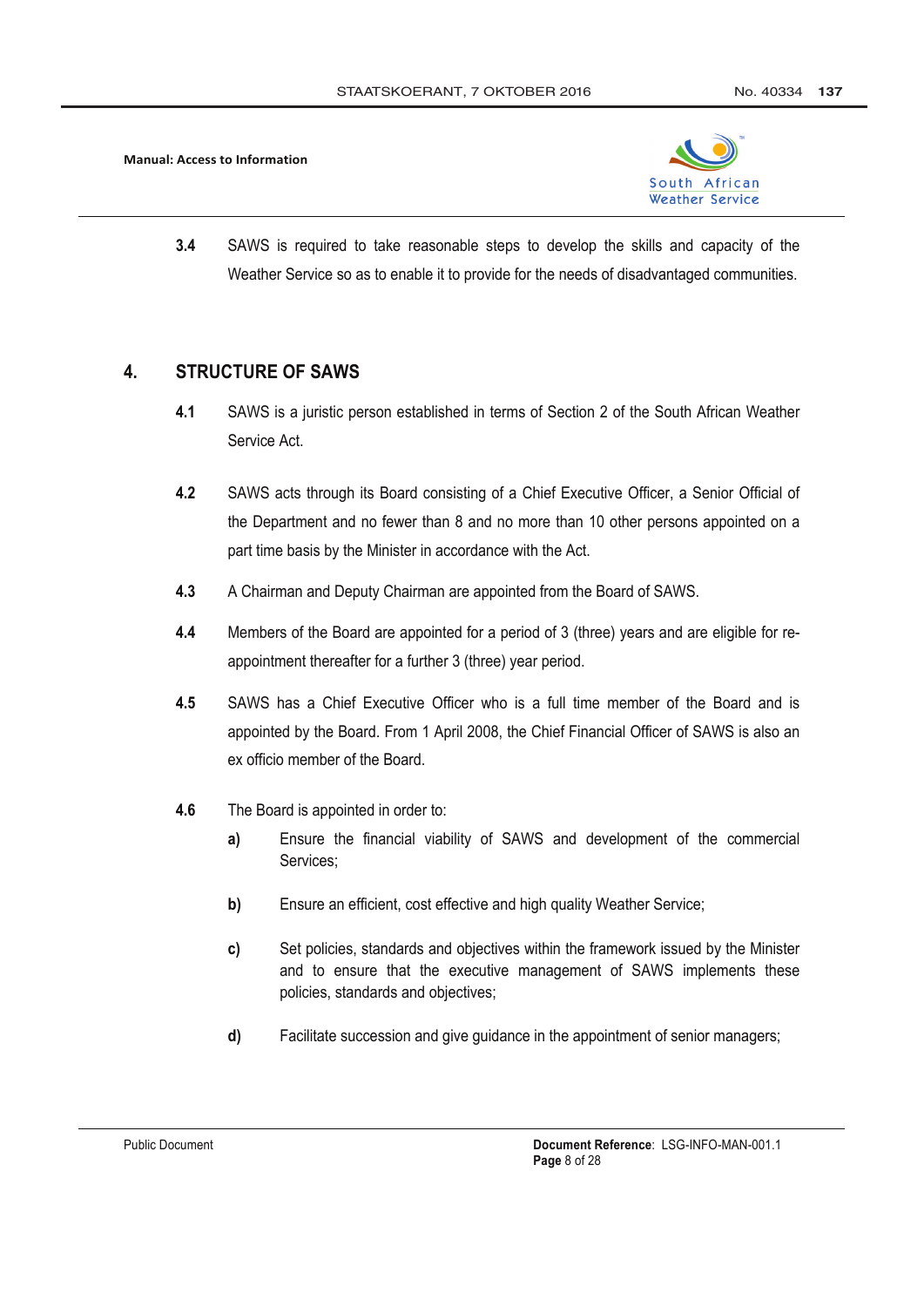

- $e)$ Ensure that the Weather Service has adequate systems of internal control, both operational and financial;
- $f$ Monitor the performance of the Weather Service and make adjustments to the conditions of service of the personnel with due regard to the applicable labor legislation;
- $\mathbf{q}$ Recommend any budget proposals or adjustments and submit them to the Minister:
- $h)$ Set policy for recruitment, training and transformation of the Weather Service;
- Approve a business plan for the Weather Service annually for the next three years i) and submit it to the Minister for final approval;
- Ensure that the majority of the South African population benefits from the Public  $j)$ Good Services of the Weather Service: and
- $\mathbf{k}$ Perform any other function assigned to it by the Minister.
- 4.7 The Board is required to meet at least 4 (four) times a year and the meetings are conducted as is set out in Section 10 of this Act
- 4.8 The Board is entitled to establish 1 (one) or more Committees to perform such functions as the Board may determine. Details of these Committees and their functions are available without formal request from the Information Officer.
- 4.9 The Board is entitled to establish such number of Meteorological Advisory Committees on a National and Regional basis, as is necessary.
- $4.10$ The Chief Executive Officer, as appointed by the Board, is responsible for the management of SAWS and is required to report to the Board on all management issues as often as is required by the Board.
- $4.11$ In the absence of the Chief Executive Officer, the Board may appoint an Acting Chief Executive Officer for a period of not exceeding 6 (six) months.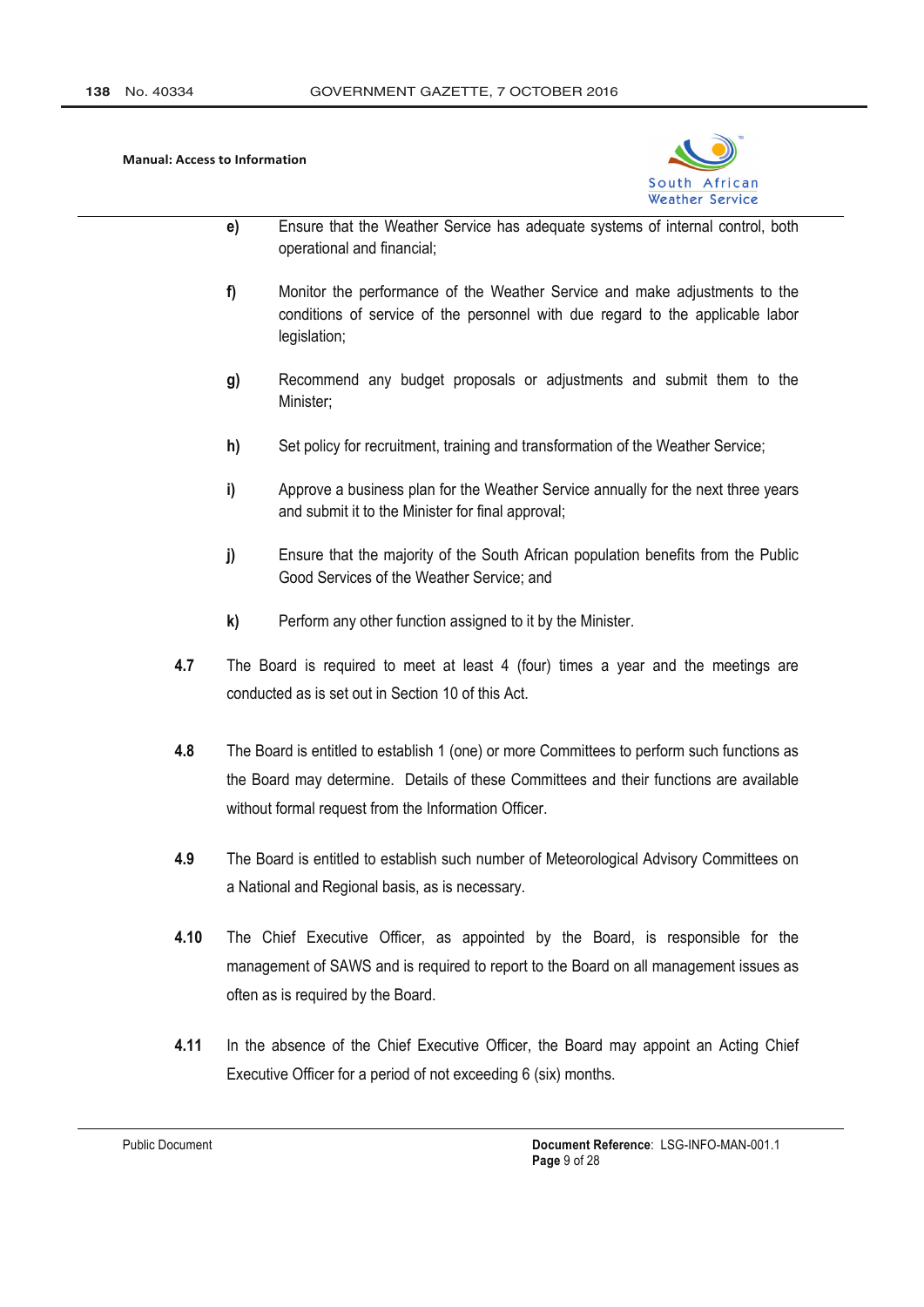

- $4.12$ The Chief Executive Officer is entitled to employ so many employees as is necessary to enable SAWS to perform its functions.
- 4.13 SAWS obtains funding and utilizes its funding in the manner set out and specified in the South African Weather Service Act No 8 of 2001.
- 4 14 The Minister has established a committee known as "the Regulating committee for Meteorological Services" consisting of 5 (five) persons appointed on a part time basis.
- 4.15 The main functions of the Regulating Committee for Meteorological Services are to:
	- Set broad limits on the prices of services and products of the Weather Service; a)
	- $b)$ Determine the level of user charges to be applied to the Aviation and Maritime Industries by the Weather Service and advise the Minister on the making of regulations in this regard;
	- $c)$ Ensure that the Weather Service does not abuse its position, but in such a manner as not to place undue restrictions on the Weather Service's commercial activities and must further quard the Weather Service against unfair competition from national and international private Weather Services:
	- d) Promote the safe, efficient, economical and profitable operation of the Weather Service:
	- Promote the reasonable interest and needs of clients and customers of the  $e)$ Weather Service:
	- $f$ Monitor service standards and, where necessary, issue instructions to the Weather Service for improvement; and
	- $g)$ Perform any other function assigned to it from time to time by the Minister.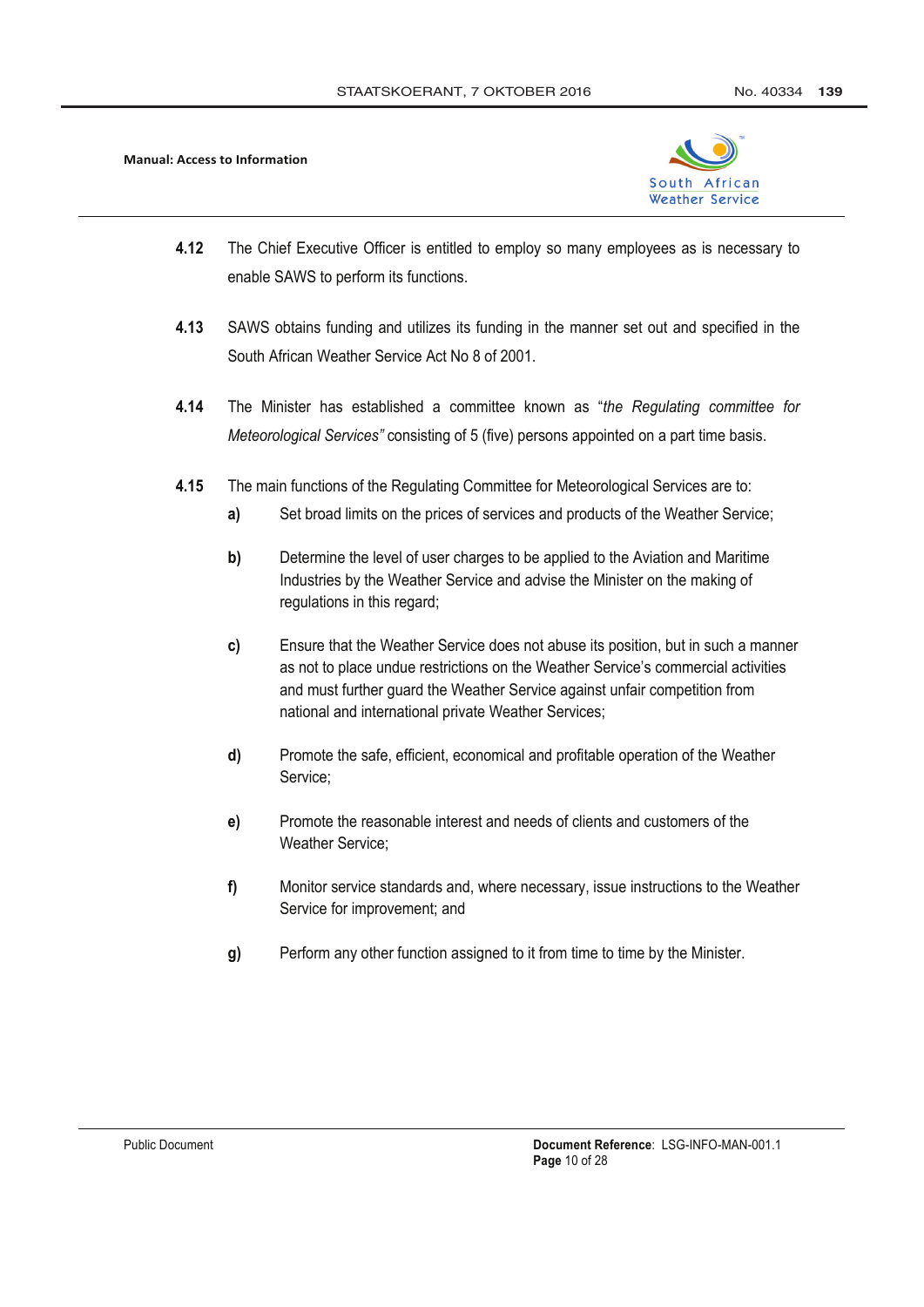

#### 5 **SERVICES OFFERED BY SAWS:**

"SAWS offers "Public Good Services" which are provided free of charge and "Commercial Services" which are provided at a prescribed and established fees and tariffs.

#### $5.1$ The Public Good Services provided by SAWS:

- $a)$ The gathering of Meteorological and Climatological Observational Data over South Africa and surrounding oceans, sufficient for the needs of the country and to comply with international obligations and also with World Meteorological Organisation standards, where practicable.
- The carrying out of those international obligations agreed to under World b) Meteorological Organisation arrangements, including the international distribution of data and acting as Regional telecommunications Hub and as Regional Specialized Meteorological Centre.
- c) The provision of other Meteorological Services and the representation of Government in the fulfillment of international obligations, where appropriate.
- d) The provision of Weather and Climatic Forecasting and Warning Services intended for the general benefit of the population and the safety of life and property.
- $e)$ The provision of daily rainfall and maximum and minimum temperatures data to the general public.
- $f$ Acting as custodians of the National Climatological Databank.
- $\mathbf{q}$ The operation of a National Meteorological Telecommunication Network and Computer Infrastructure necessary to provide Public Good Services.
- $h)$ The maintenance of the National Meteorological Library.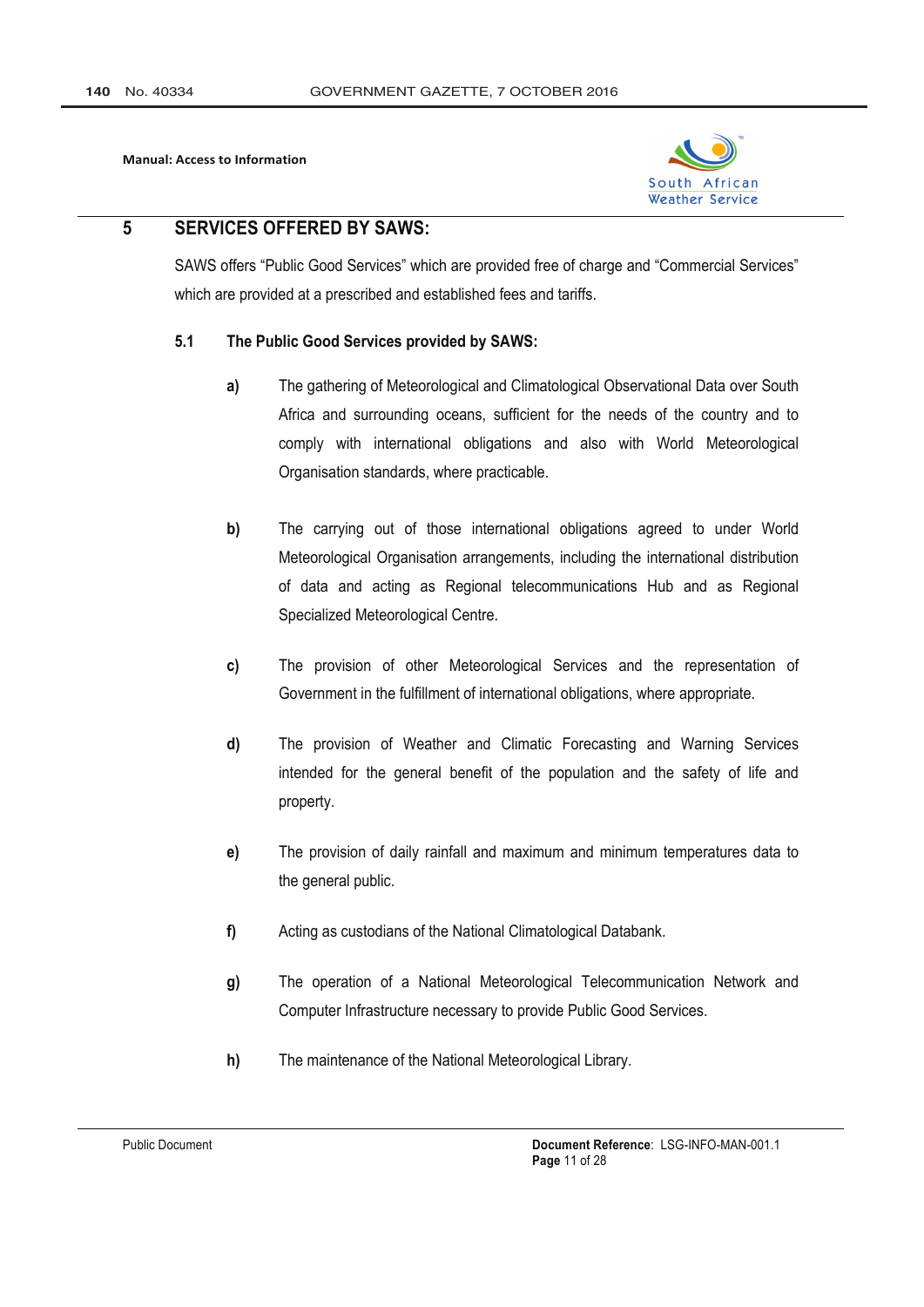

- i) The provision of advice to Government regarding Meteorological and Climatological matters.
- The provision of Meteorological and Function related Training in partnership with  $j)$ **Higher Education Institutions.**
- $\mathbf{k}$ The conducting of research focused on reducing the impact of weather related natural disasters and on improving to the quality of the Public Good Services.
- I) The provision of Meteorological Support for Aviation and Maritime Search and Rescue Activities in accordance with international obligations of the Government.
- The provision of services for the benefit of subsistence farmers and fisheries. m)

#### $5.2$ The Commercial Services offered by SAWS:

- The provision of Specialized Weather Forecasting and Climate Information  $a)$ Services.
- $b)$ The provision of services to the Maritime Industry that are not included in international obligations of the SOLAS Convention (Safety Of Life At Sea).
- The provision of Aviation Meteorological Services. c)
- Weather and Climate Related Publications. d)
- $e)$ Meteorological consultations including advice to the Legal and Insurance Industries.
- Contracted Weather and Climate related Research.  $f$
- Research to improve Commercial Services.  $g)$
- $h)$ The dissemination of Weather and Climate Information.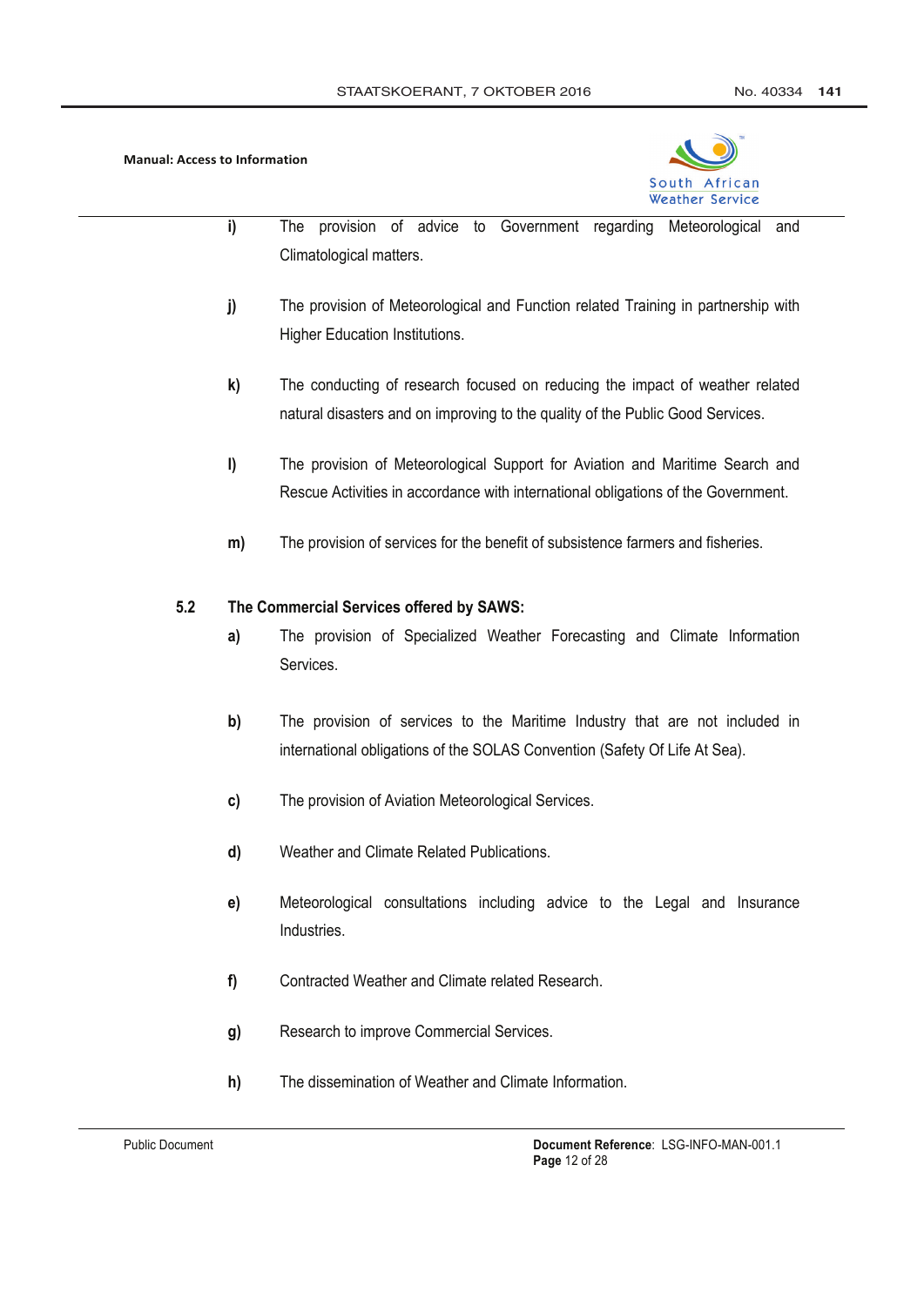

- i) The manufacturing and selling of Meteorological equipment to State Departments and users from the Private Sector as well as the servicing, repairing and standardization of equipment falling within the competence of the Weather Service.
- $j)$ The provision of specialized Services to the Media.
- $\mathbf{k}$ Commercial Services provided on an Ad Hoc basis to State Departments.

#### **CONTACT DETAILS:**  $6\phantom{1}6$

SAWS Head Office is situated at Bolepi House, 442 Rigel Avenue South, Erasmusrand, Pretoria. SAWS also have 23 (twenty three) Weather Offices around the Country with Regional Forecasting Offices at Airports.

The Addresses and contact details given below are for SAWS Head Office. It is recommended that Requesters refer all queries to SAWS Head Office.

If appropriate, Requesters will be referred to other offices of SAWS.

| <b>PHYSICAL ADDRESS:</b> | <b>Bolepi House</b>    |
|--------------------------|------------------------|
|                          | 442 Rigel Avenue South |
|                          | Erasmusrand            |
|                          | <b>PRETORIA</b>        |
|                          | 0181                   |
|                          |                        |
| <b>POSTAL ADDRESS</b>    | Private Bag X 097      |
|                          | Pretoria               |
|                          |                        |

0001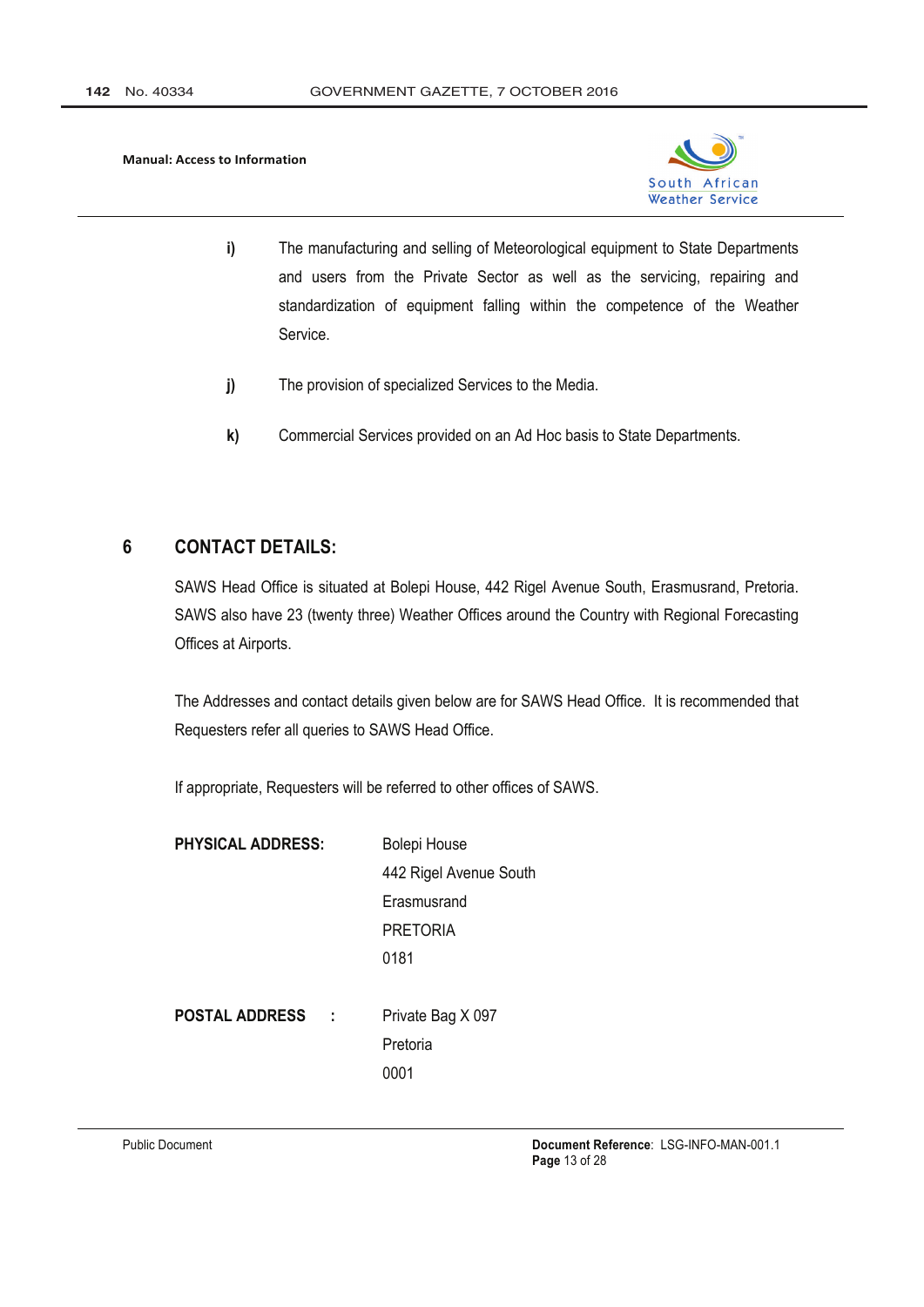

|                        |     | South Africa                                                   |
|------------------------|-----|----------------------------------------------------------------|
|                        |     |                                                                |
| <b>TELEPHONE</b>       | ÷   | +27 (0)12 367 6000                                             |
| <b>TELEFAX</b>         | ÷   | +27 (0) 12 367 6200                                            |
| <b>DIRECTIONS</b>      | ÷   | Directions are available to Requesters either on               |
|                        |     | our website, or telephonically                                 |
| <b>WEBSITE</b>         | ÷   | www.weathersa.co.za                                            |
| <b>CONTACT DETAILS</b> | - 1 | Information Officer and CEO                                    |
|                        |     | The Information Officer for SAWS is:                           |
|                        |     | <b>The Chief Executive Officer</b>                             |
|                        |     |                                                                |
|                        |     | <b>Contact Details:</b>                                        |
|                        |     | The Chief Executive Officer of SAWS is:                        |
|                        |     | Dr. Linda Makuleni                                             |
|                        |     | <b>Contact Details:</b><br>+27 (0) 12 367 6111                 |
|                        |     | The Deputy Information Officer of SAWS is:                     |
|                        |     | <b>Mr. Daniel Letsoalo</b>                                     |
|                        |     | <b>Contact Details:</b><br>+27 (0)12 367 6250                  |
| <b>OTHER OFFICES</b>   | ÷   | Contact Details for other SAWS offices are available from SAWS |
|                        |     | without need of a formal request.                              |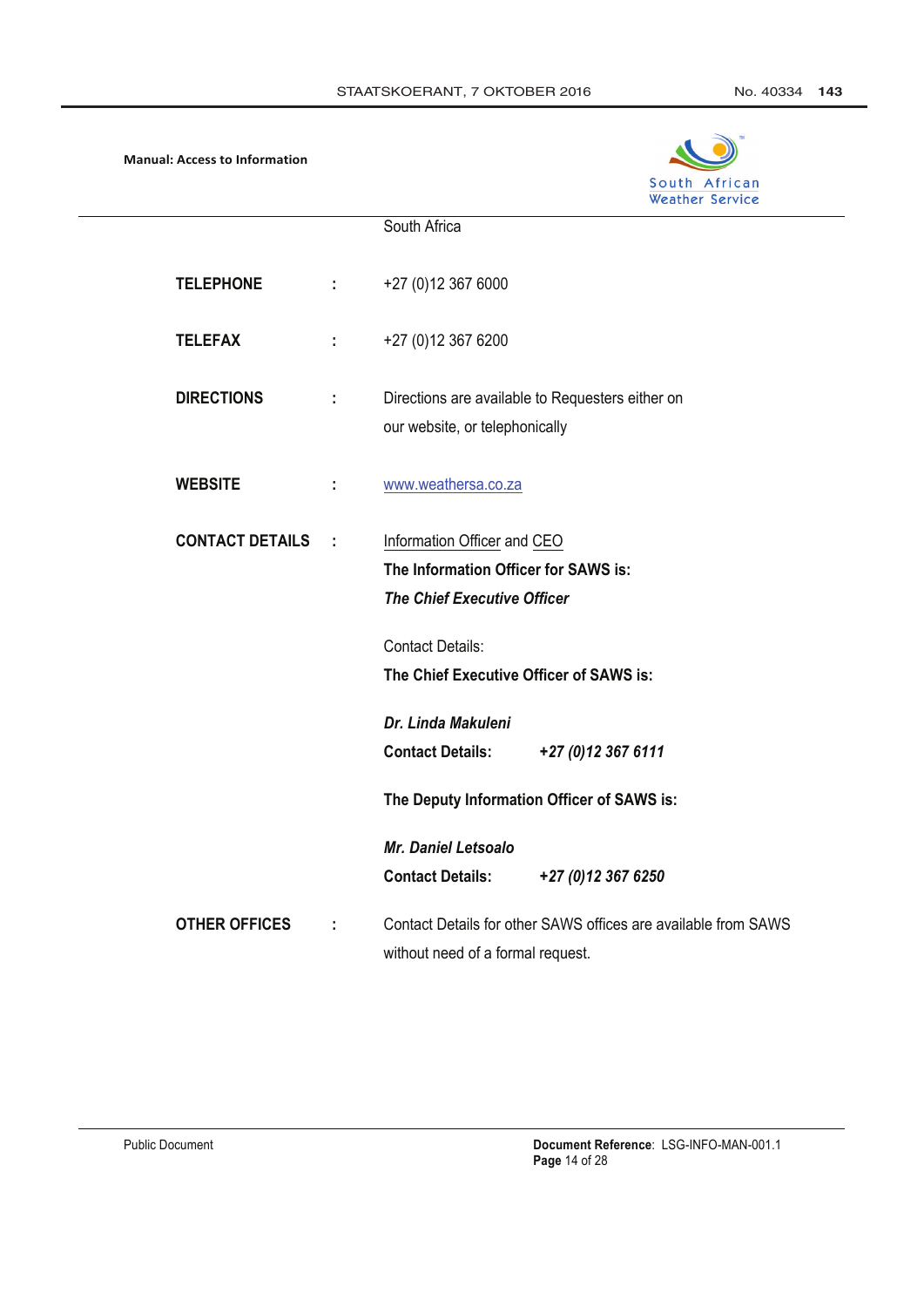

#### $\overline{7}$ SECTION 10 GUIDE ON HOW TO USE THE ACT:

- $7.1$ The South African Human Rights Commission published a Guide on the use of the Act in each official language. The Guide can be obtained from the South African Human Rights Commission Website or the offices of the South African Human Rights Commission (www.sahrc.org.za).
- $7.2$ Request forms to be used by persons requesting access to records (a "Requester") and fee structures payable by Requesters may also be downloaded from this website (www.sahrc.org.za) and are also available on the website for the Department of Justice and Constitutional Development (www.doj.gov.za) under "Regulations".
- $7.3$ The South African Human Rights Commission may also be contacted as follows:

PAIA Unit - The Research and Documentation Department Private Bag 2700 Houghton 2041 Telephone: +27 (0) 11 484 8300 Telefax: +27 (0) 11 484 0582 / 1360 paia@sahrc.org.za e-mail:

#### 8. **REQUEST FOR ACCESS TO SAWS RECORDS:**

The list of subjects on which SAWS holds records will be updated from time to time. In the event that a Requester seeks access to any Record or Information not listed either in this Manual, or elsewhere, the Requester is advised to contact the Information Officer in order to ascertain whether the Record or Information is in fact available, and to ascertain the classification of the Information or Record sought.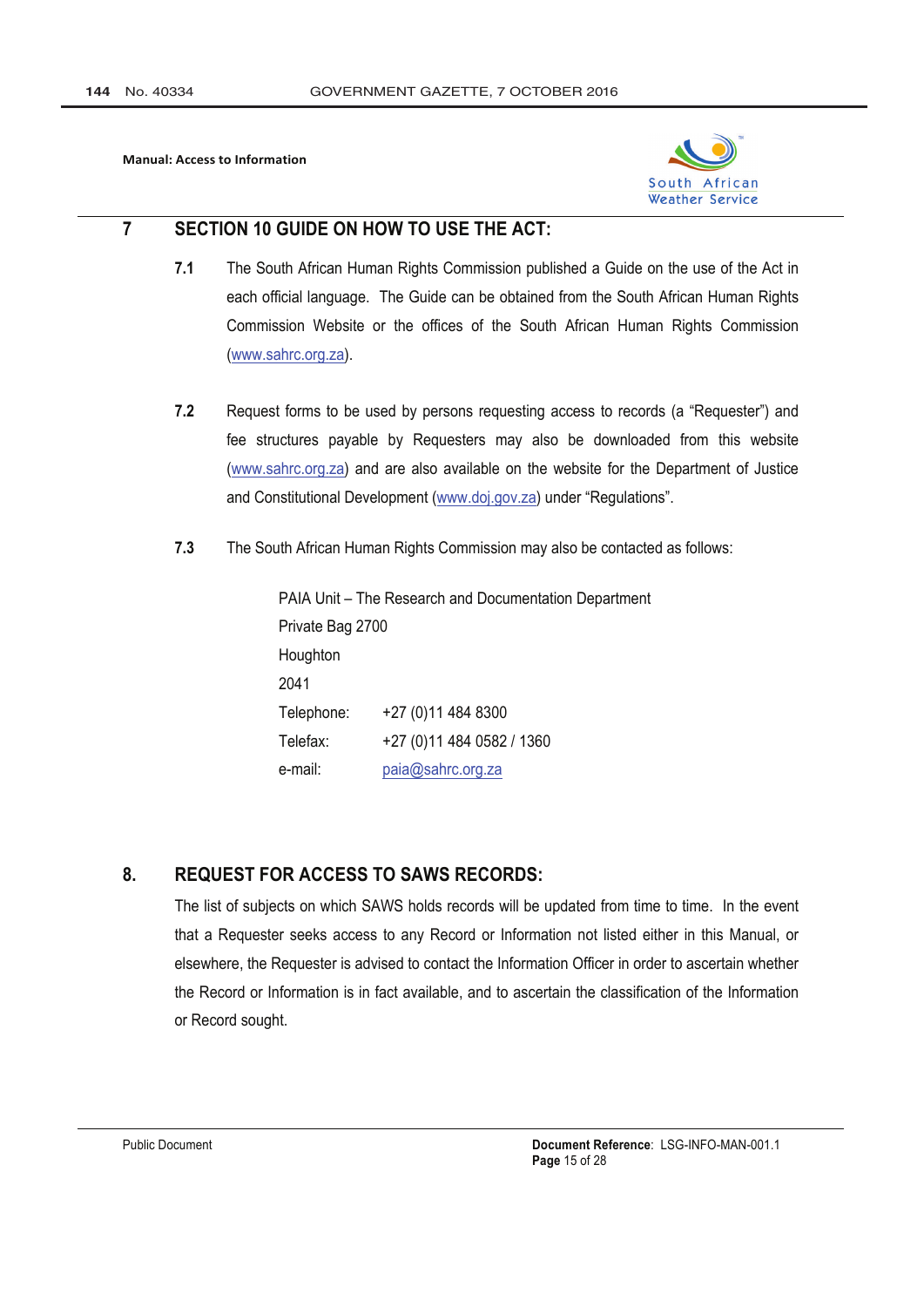

It may well be that the Information or Record sought by a Requester is available, but due to the categorization or content thereof, that SAWS are prohibited from disclosing or are entitled to refuse access to the Information or Record, in terms of the Act.

The procedure for requesting access to Information or Records is set out below:

#### $8.1$ Records Automatically available to SAWS employees.

The following records are automatically available to SAWS employees, and need not be requested in accordance with the procedures set out below:

- $a)$ The personal records for the employee whose file is allocated to him/her.
- b) Records of disciplinary hearings and related matters are available to the employee who is the subject of the hearings and related matters.
- SAWS Policy Documents, Procedures and Guidelines, together with all records to c) which the general public has access as set out below, are available to employees without a formal request having to be made thereto.

#### $8.2$ Records Readily available to the General Public.

The following records and information are available to the General Public and need not be requested in accordance with the procedures set out below. Information may be requested from SAWS telephonically

- **SAWS SAWS** website of available  $a)$ Annual Reports also on (www.weathersa.co.za).
- b) The SAWS Act and Regulations, also available on SAWS website (www.weathersa.co.za).
- Marketing brochures and Public Good Information published by SAWS. c)

**Public Document**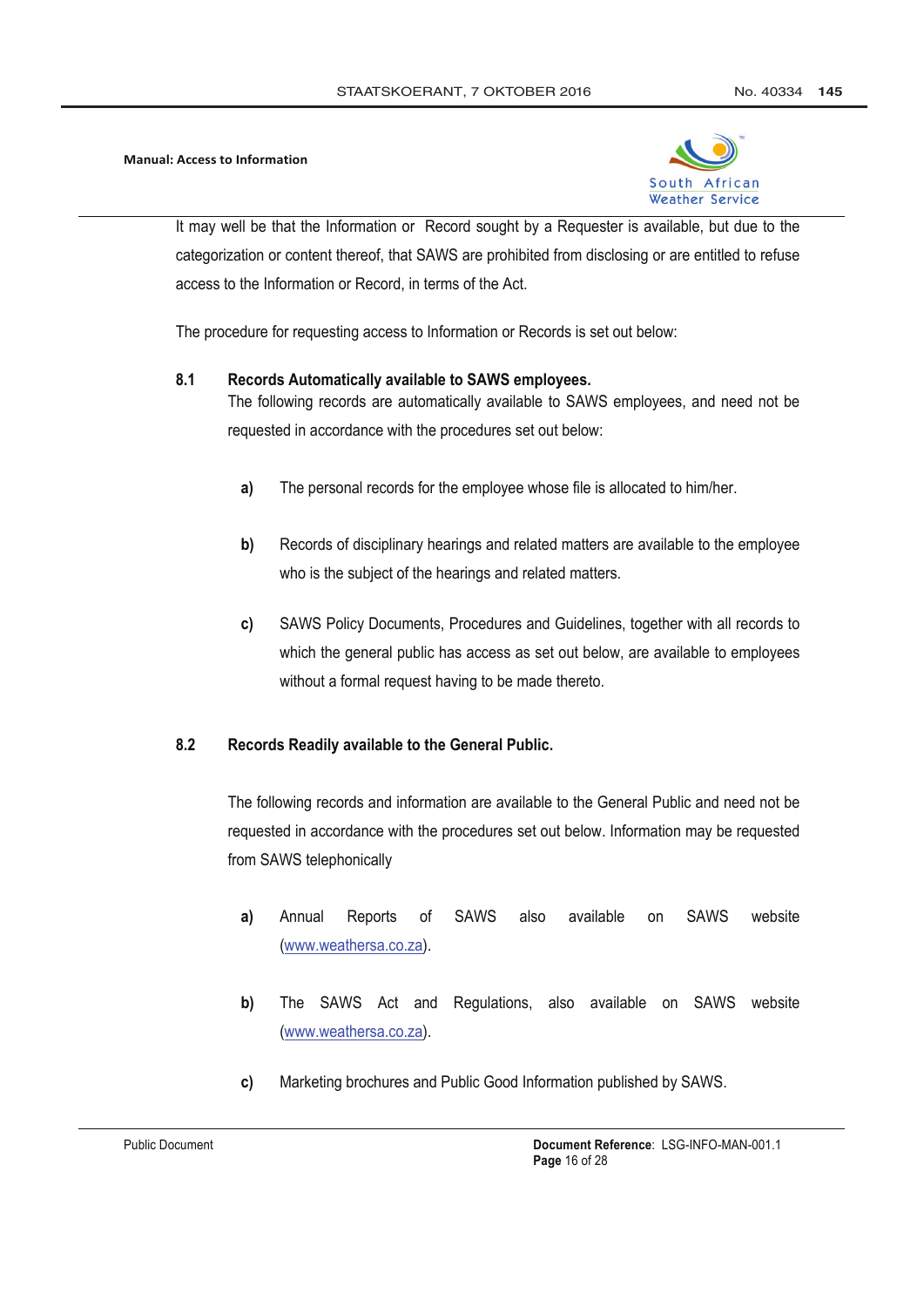

- Information available on SAWS website (www.weathersa.co.za). Note that certain d) publications are of Commercial nature, and are available against payment of the fee set out on SAWS website.
- SAWS Supply Chain Management Policy and other statutory documents which e) SAWS are obliged to make available to members of the general public without a formal request.
- f) Documents, Reports, Plans, Frameworks, Policies and Procedures, the Content of which SAWS are obliged to make available to the Public in terms of Legislation.
- Documents providing details of and calling for tenders or quotations in respect of g) any tender issued and called for by SAWS, provided that, where applicable, the fees applicable to that specific tender or request are paid.
- $h)$ Various pamphlets and newsletters.
- i) The Public Good and Commercial Services as per SAWS Act are available (against payment of the fees and tariffs in certain instances) and following of the procedures set out in the South African Weather Service Act and related regulations.
- $\mathbf{i}$ Records or information specifically listed as falling into this category elsewhere in this Manual.

#### Records not Readily available to the General Public.  $8.3$

The following Categories of Records and Information are not automatically available to the General Public. A formal request in the manner set out below is required in order for a request to this information and to these records to be considered:

Personnel Records. These include:  $a)$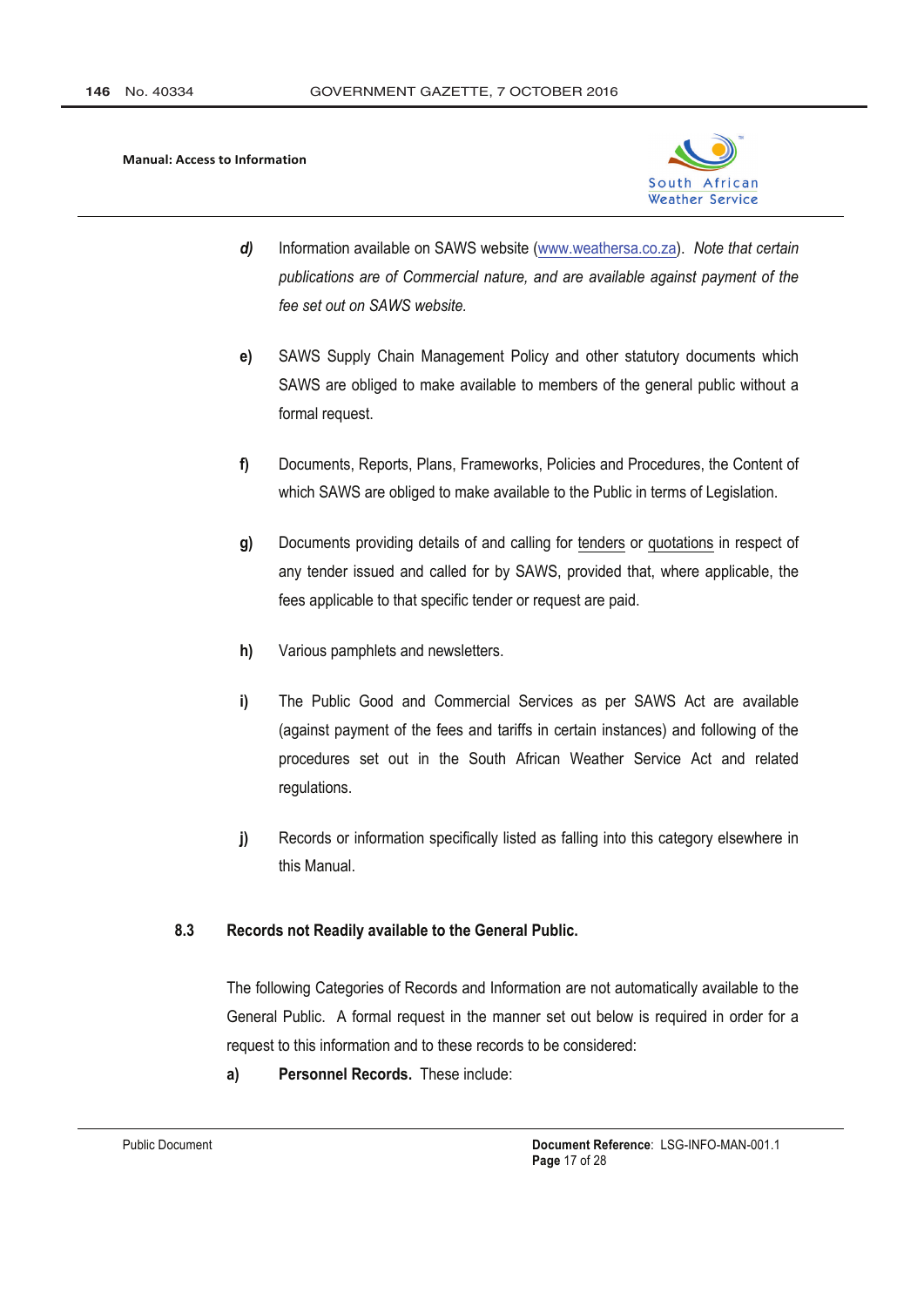

- j. Personal information;
- ii. Employment history and health records;
- iii. Personal information and records provided to SAWS by its personnel;
- iv. Records pertinent to any personnel of SAWS provided by third party;
- $\mathbf{V}$ . Records and details of training and development of personnel;
- vi. Conditions of employment, employment contracts and related contractual and legal records;
- vii. Internal evaluations and records of evaluations;
- viii Records and details of internal loans and financial assistance given to personnel:
	- ix. Internal records and correspondence;
	- Records and information which any law or agreement requires SAWS to  $\mathbf{x}$ . keep.

#### $b)$ **Customer Records. These include:**

- i. Records and information provided by the customer and / or third parties to SAWS:
- ii. Records of all dealings between SAWS and its customers including requests for the provision of Commercial Services and or Public Good Services, details of Accounts with Customers of SAWS and queries from Customers:
- iii. Contracts entered into with Customers and Third Parties;
- iv. Research , Project Data and Results developed and or obtained by SAWS, whether in conjunction with other parties or on their own, pursuant to various contracts and or instructions given by Third Parties:
- Details of donations and funding received; v.
- vi. **Transaction Records:**
- Information relating to the finances, operations and internal information of vii. Third Parties obtained from any person or entity who submitted a Tender, Quotation, Proposal, Submission, Presentation, Offer or Response to a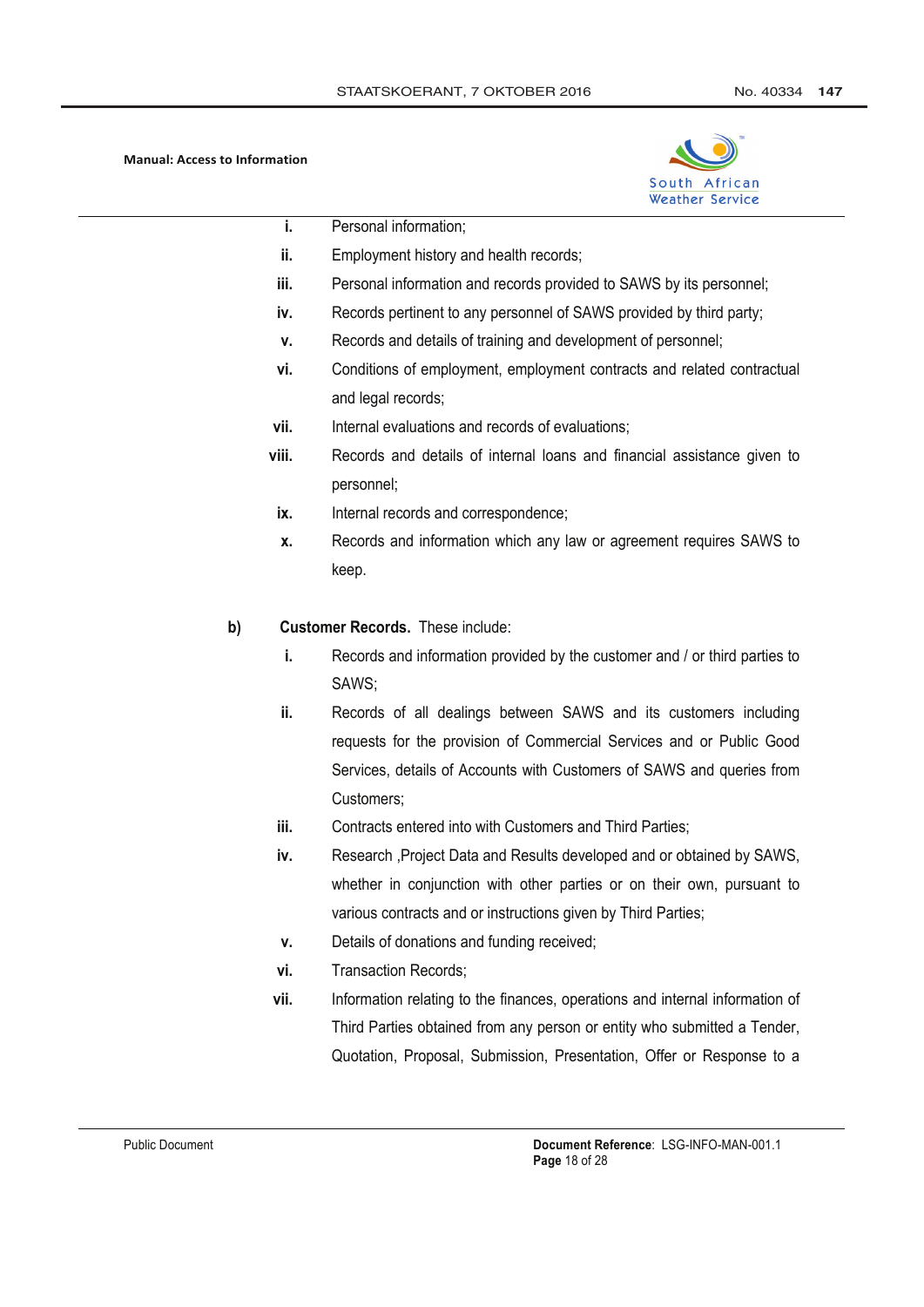

Request for a Quotation, Proposal, or Tender published by SAWS for the supply, provision, or installation of Services, Material or Equipment.

- Records of SAWS. These include:  $c)$ 
	- **Financial Records:** i.
	- ii. **Operational Records;**
	- iii. Project Records;
	- iv. Management Records;
	- Building plans, plant and operational manuals, procedures and  $\mathbf{v}$ . maintenance manuals;
	- vi. Databases;
	- vii. Patents, registered designs and trademarks;
	- viii. Technical know-how;
	- ix. Information Technology;
	- X. Intellectual Property;
	- xi. **Product Records:**
	- xii. Marketing and Strategic Records;
	- xiii. Internal and External correspondence and Communications;
	- xiv. **Retirement Fund Records;**
	- XV. **Statutory Records;**
	- xvi. **Statutory Compliance Records;**
	- Internal Policies and Procedures: xvii.
	- xviii. Treasury Related Records;
	- xix. Securities and Equities;
	- **Investment Records:** XX.
	- xxi. Financing Records;
	- xxii. Cash-flow Records and Books of Account;
	- xxiii. Records held by SAWS relating to other Weather Services or Entities, whether situated in South Africa or elsewhere;
	- xxiv. Records relating to other Organs of State and Third Parties of whatsoever nature;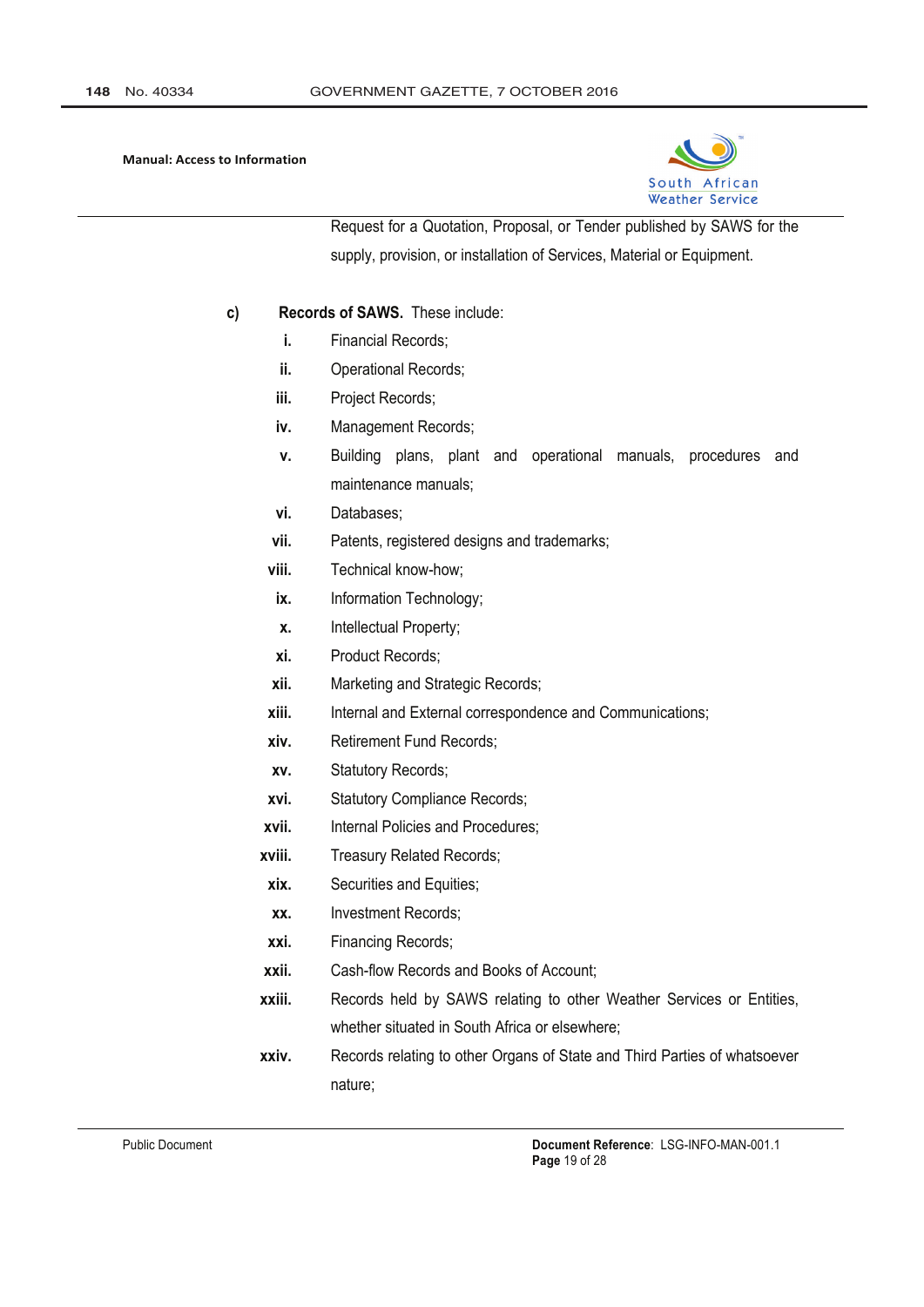

| XXV.    | Correspondence with Third Parties;                                      |  |
|---------|-------------------------------------------------------------------------|--|
| xxvi.   | Contractual Records and copies of Contracts;                            |  |
| xxvii.  | Opinions, Advices and Comments received and given;                      |  |
| xxviii. | Any Records provided by Third Parties about Contractors or Suppliers of |  |
|         | goods or services or equipment to SAWS;                                 |  |
| xxix.   | Details of assets of SAWS and contracts pertinent to such assets;       |  |
| XXX.    | Records and information, which SAWS are required to keep in terms of    |  |
|         | law;                                                                    |  |
| xxxi.   | Responses to Tenders, Requests for Quotations, and the like;            |  |
| xxxii.  | Records relating the activities described in 3.2 and 4.6 above;         |  |
| xxxiii. | Any other Record not specifically listed which is held by SAWS.         |  |
| xxxiv.  | Meteorological Training Institute records                               |  |
| XXXV.   | Records that constitute the SAWS QMS as defined by ISO 9001             |  |

Requesters note that the Promotion of Access to Information Act Authorises, and in some instances, requires SAWS to REFUSE certain Requests for Access to some Records and Information.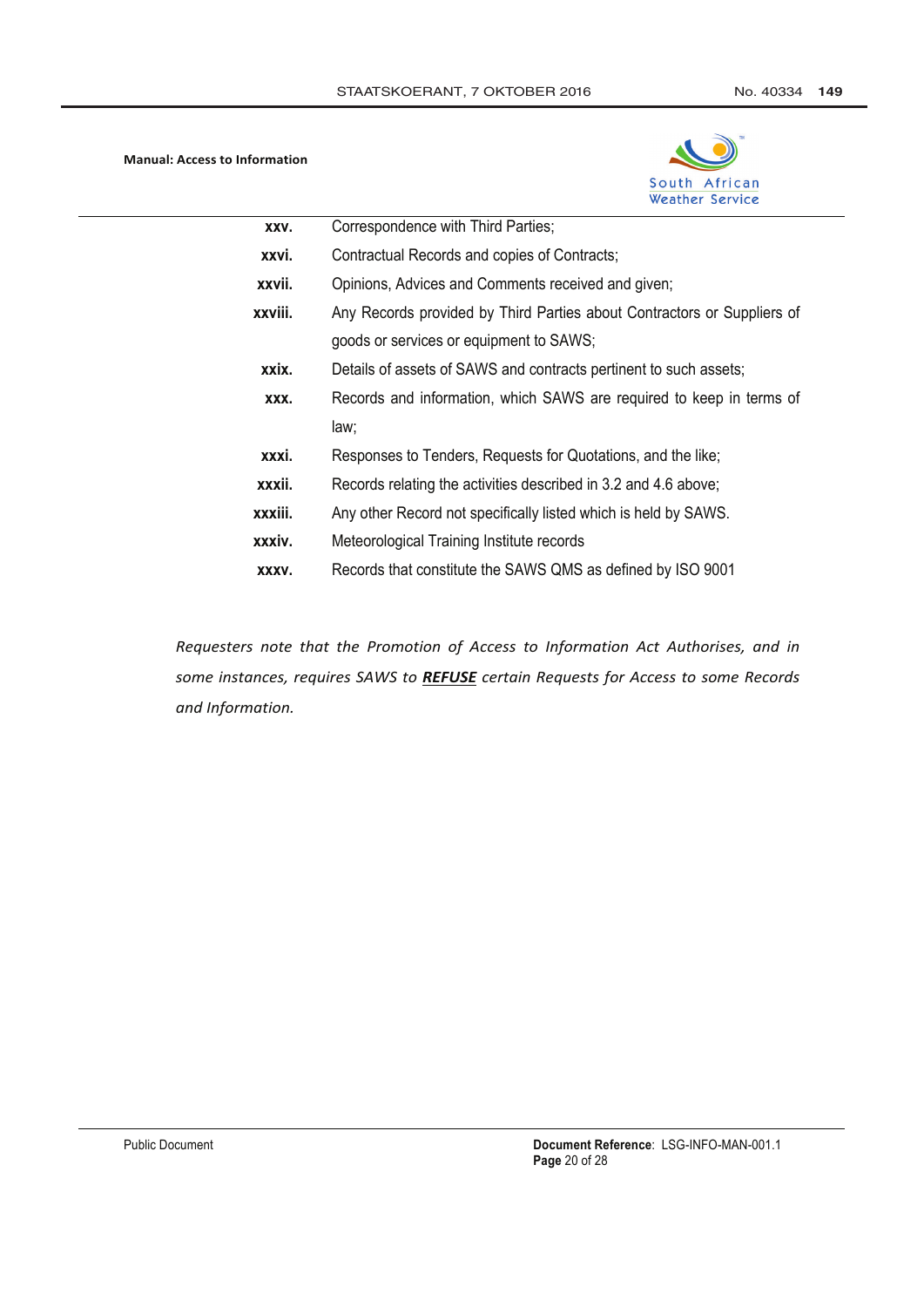

#### 9. **PROCEDURE FOR REQUESTING ACCESS TO A RECORD:**

It is recommended that SAWS Website be utilized as a first reference source n order to ascertain whether the information is available on the site and can be freely downloaded. In the event that the Requester does not have access to the Internet and or the information requested is not available on the Website, then in such event:

#### $9.1$ **Information Relating to a Single Department:**

Where the information requested relates to a single department within SAWS and access hereto is likely to be given automatically and without a formal request being made in terms of the Act, the Requester may make the request for the Records and Information directly to the Department concerned. In the event that the Department concerned is unable or unwilling to provide the Information or Record requested, then in such event, the Requester may approach the Information Officer.

#### 92 **Departmental Head or Contact Person:**

The Departmental request referred to in 9.1 above, should be made to the Departmental Person who, reasonably, could be expected to comply with such a request (usually the Head of the Department). Such Official will either:

- Refuse or Access the Record or Information; or a)
- b) Refer the Request to a Higher Authority; or
- c) Grant or Make the necessary arrangements for access to be given to the Record or Information if, after consideration of all relevant facts and circumstances, it is appropriate to do so. If appropriate, the Official may make the granting or arranging of access, subject to appropriate conditions.

#### $9.3$ If Requester is dissatisfied with the Response:

In the event that the Requester is dissatisfied with the response to the request, then in such event, it is recommended that the Requester repeat the Request for Information or Records to the Information Officer.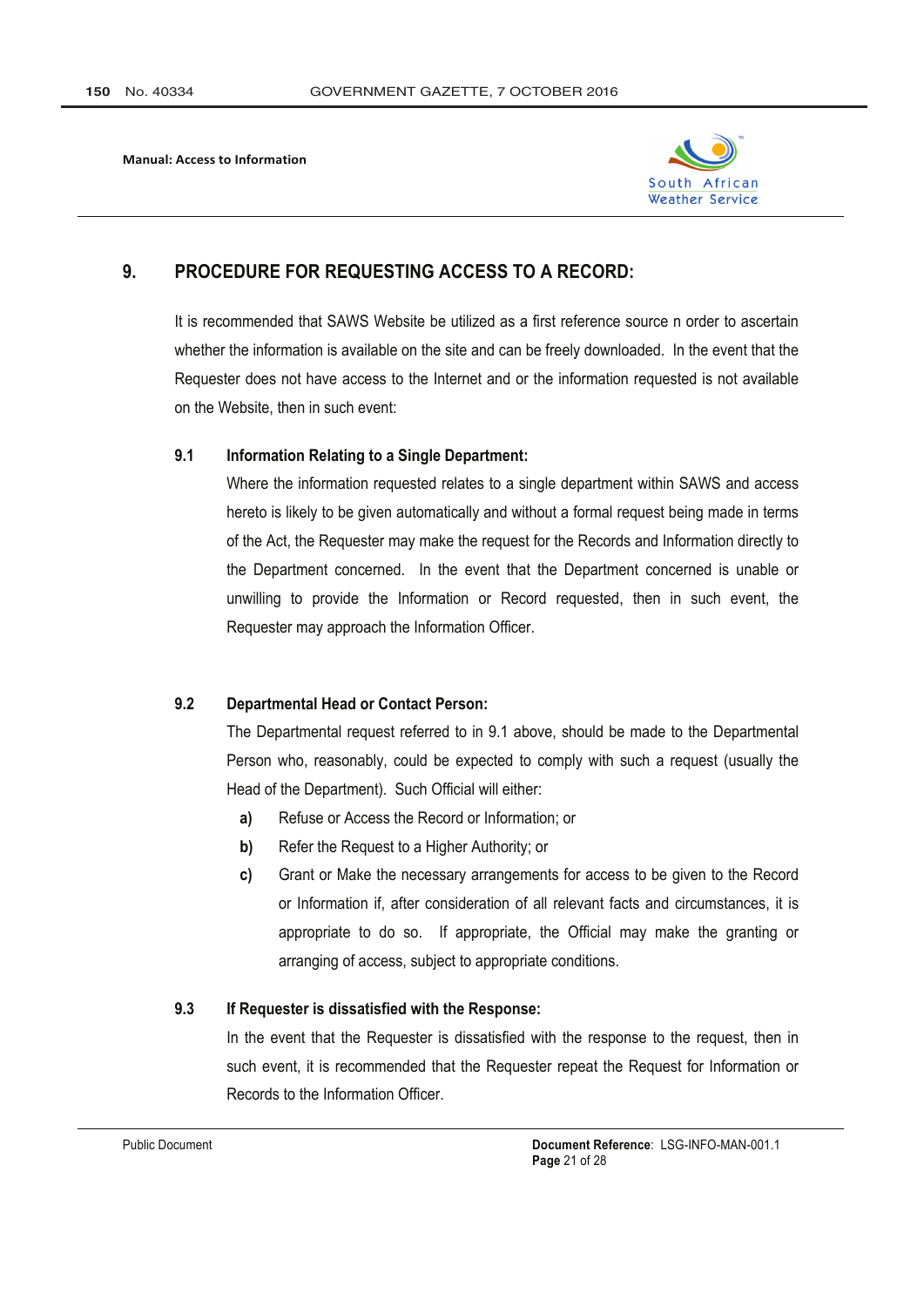

#### $9.4$ If Requester is dissatisfied with Information or Record Provided:

In the event that the Requester is dissatisfied with the Information or Records provided, or, with the outcome of his request, and in the event that the Information Officer is unable or unwilling to assist the Requester, then in such event, the Requester is entitled to make use of the Internal Appeal Procedure detailed below.

## $10<sub>1</sub>$ PROCEDURE TO BE FOLLOWED BY A REQUESTER SEEKING ACCESS TO A RECORD WHICH IS NOT AUTOMATICALLY AVAILABLE WITHOUT A FORMAL **REQUEST BEING MADE:**

- $10.1$ A Requester is required to use Form A as published in Government Gazette R187, dated 15 February 2002 ("the request form"). A copy of this Form is attached hereto as "Form A". if need be, further copies of the Request Form may be obtained from the Information Officer free of charge for, from the sources listed in paragraph 6 above. Such Form must be correctly and completely filled in and signed. If required by the Requester, the Information Officer will assist the Requester in completing the Request Form.
- $10.2$ The Requester must:
	- Provide sufficient details on the Request Form to enable the Information Officer to  $a)$ accurately and correctly identify the Record or Information sought;
	- Indicate for Form of Access required, e.g., whether the Requester wishes to view b) the Record at the Offices of SAWS, or whether the Requester requires a copy thereof (note SAWS will endeavor to provide access to the Requester in the manner sought provided that doing so will not unreasonably interfere with the running of SAWS or damage the Record or infringe a copyright not owned by SAWS and or the State). If, for practical reasons access cannot be given in the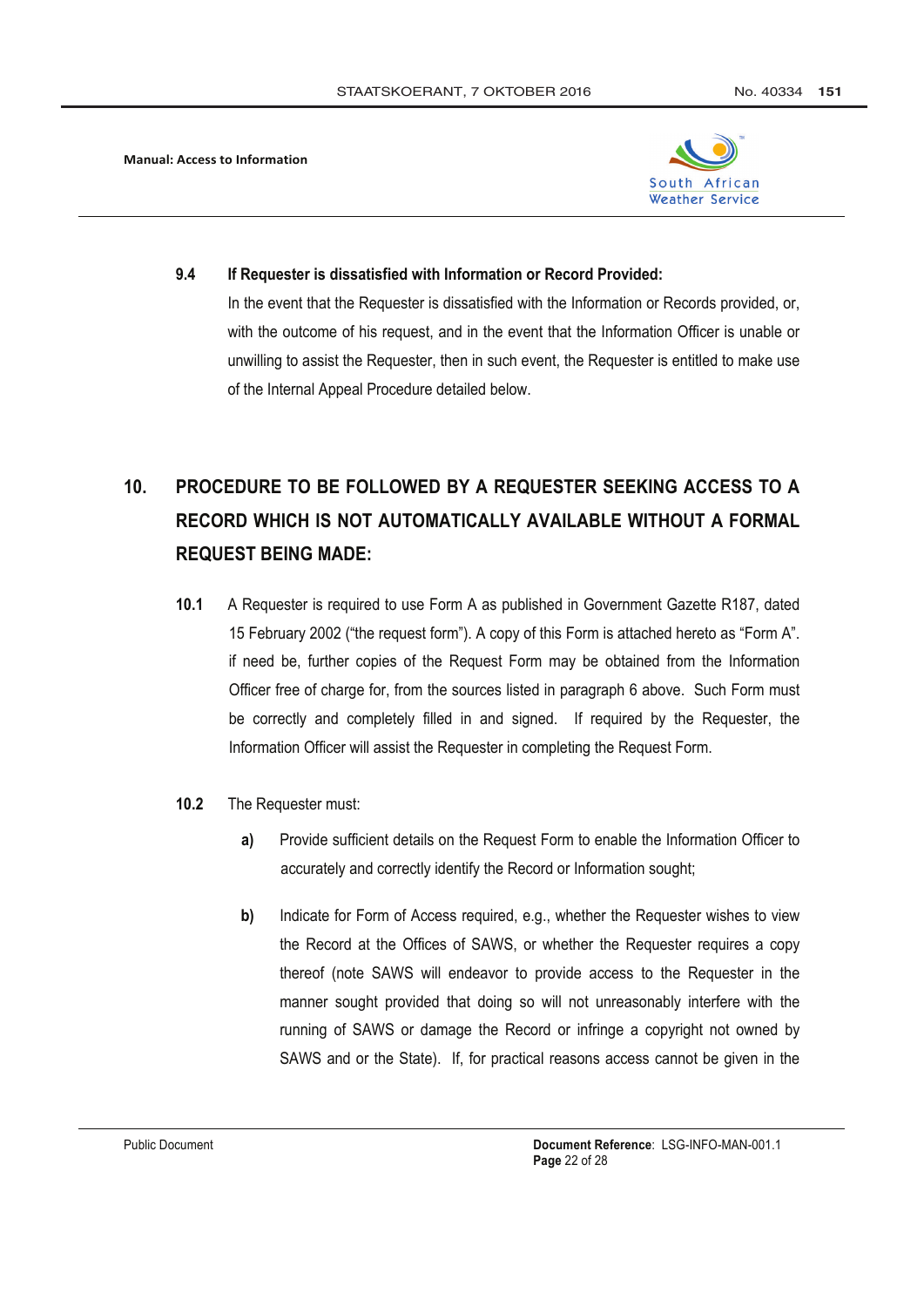

requested Form, but can be given in an alternative manner, then in such event, an access fee will be calculated on the basis of the Requester's first request;

- $c)$ Indicate whether in addition to a written decision on the Request for Access to a Record, the Requester wishes to be advised of the decision on granting access in any other way, e.g., telephone or e-mail, in which event, this must be indicated and relevant details provided;
- d) In the event that the request is being made on behalf of another person, the Requester must submit proof of the capacity in which the request is being made. to the reasonable satisfaction of the Information Officer;
- Request assistance from the Information Officer in the event that the Requester is  $e)$ illiterate or has any other disability making completion of Forms difficult or impossible.
- $10.3$ The Request Form must be submitted by the Requester to the Information Officer together with any applicable request fee. Contact details for the Information Officer are provided elsewhere in this Manual. The duly completed form may be delivered to the Information Officer in any manner that causes it to come to his attention.
- $10.4$ In the event that the Requester complies with the procedural requirements of the Act and this Manual relating to a request for access to any Record or Information and access to that Record and or Information is not refused on any ground mentioned in the Act, then in such event, the Requester will be given Access to the relevant Record of SAWS.
- $10.5$ Requesters are required to note that the provisions of the Act set out a variety of grounds and basis on which a Public Body, including SAWS, would be entitled to refuse access to a Record.
- $10.6$ In the Event that any conflict exists between the provisions of this Manual and the Act, the provisions of the Act will apply. For the sake of clarity, this means that the provisions of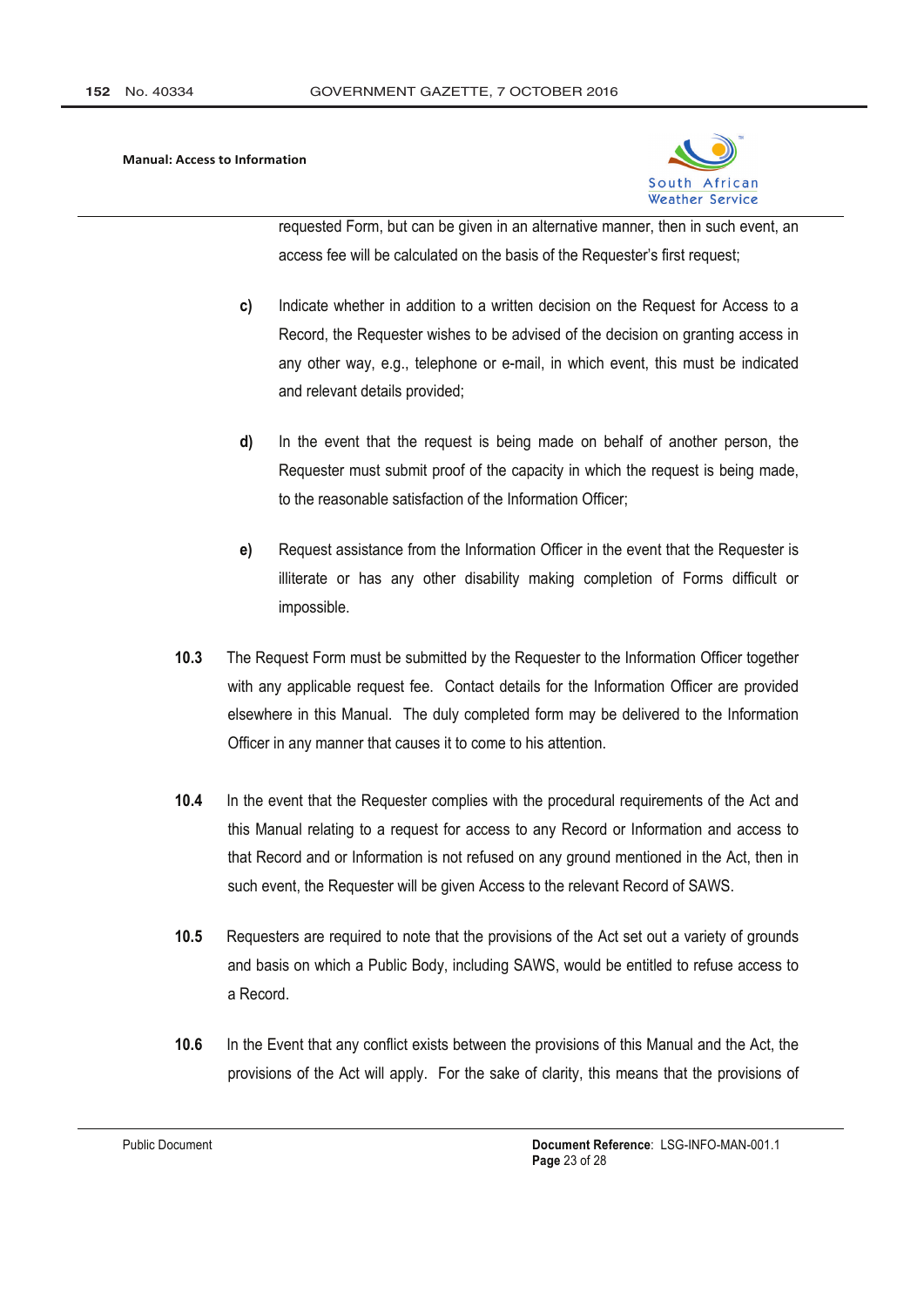

this Manual may not be interpreted such as to create an obligation on SAWS to provide access to Record or Information, which SAWS are obliged or entitled to refuse in terms of the Act

 $10.7$ Further information pertaining to the notification of the result is set out below.

#### $11.$ **FEES PAYABLE AND NOTIFICATION OF RESULT:**

- $11.1$ A Requester seeking access to a Record containing personal information about the Requester is not required to pay a request fee. Other Requesters are required to pay a request fee.
- $11.2$ The fees and charges prescribed in Part II of Notice 187 in the Government Gazette of 15 February 2002 are payable and are annexed as Annexure "A" hereto. These fees are payable as set out therein in respect of all requests (save that the request fee for a personal Requester is not payable).
- $11.3$ The Information Officer is required, as soon as is reasonably possible (but in any event within 30 [thirty] days after the request is received) to decide in accordance with the Act, whether to grant the request and notify the Requester of the decision. In the event that it is reasonably possible to do so, the Information Officer will endeavor to inform the Requester of the decision in the manner in which he requested to be notified.
- $11.4$ In the event that the request is granted, the notification will state:
	- $a)$ The access fee, if any, to be paid upon giving access to the Records;
	- $\mathbf{b}$ The form in which access will be given;
	- That the Requester may lodge an Internal Appeal, alternatively, that an Application c) may be made to Court against the access fee requested or the Form of Access granted; and
	- $\mathbf{d}$ The Procedure, including Time Periods, for the lodging of an Internal Appeal.
- $11.5$ In the event that a request for access is refused, the notification to the Requester will state:
	- $a)$ The reasons for the refusal, including the provisions of the Act relied upon;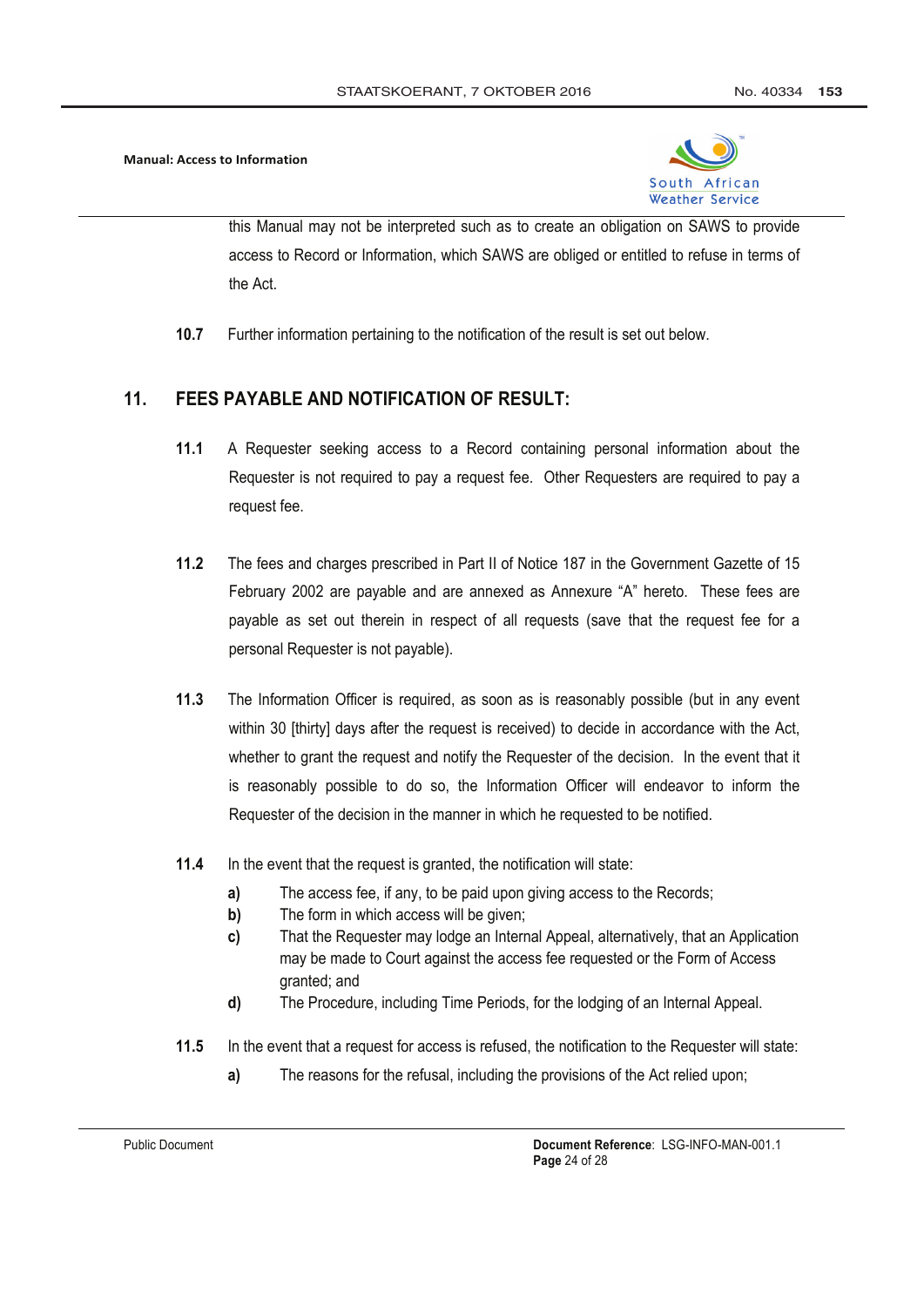

- $b)$ That the Requester may lodge an Internal Appeal or an Application with the Court, as the case may be, against the Refusal of the Request; and
- The Procedure, including Time Periods, for the lodging of the Internal Appeal or c) Application as the case may be.
- $11.6$ In the event of a refusal, reference to the contents of the Record will be excluded from any reasons given.
- $11.7$ The Information Officer may, in certain circumstances, extend the 30 [thirty] day time period within which a response must be given to the request.
- $11.8$ In the event that the request is approved, access to the Record shall be given in the manner approved as soon as is reasonably possible and after payment of all prescribed fees.

#### **NOTE THAT:**  $12.$

- $12.1$ Requesters are obliged to exhaust the Internal Appeal Procedures before they are entitled to approach a Court for appropriate relief against a decision of the Information Officer.
- $12.2$ In certain circumstances, the Information Officer and or SAWS are obliged or entitled to refuse an access to a Record or Information or to require a Third Party to be notified of the request in order to be given an opportunity to protect their rights. The basis on which such a refusal must or may be made are those set out in the Act.

#### **MANNER OF INTERNAL APPEAL AND APPEAL FEES**  $13.$

#### $13.1$ An Internal Appeal:

Must be lodged in the prescribed Form "B" "). A copy of this Form is attached  $a)$ hereto as "Form B"

**Public Document**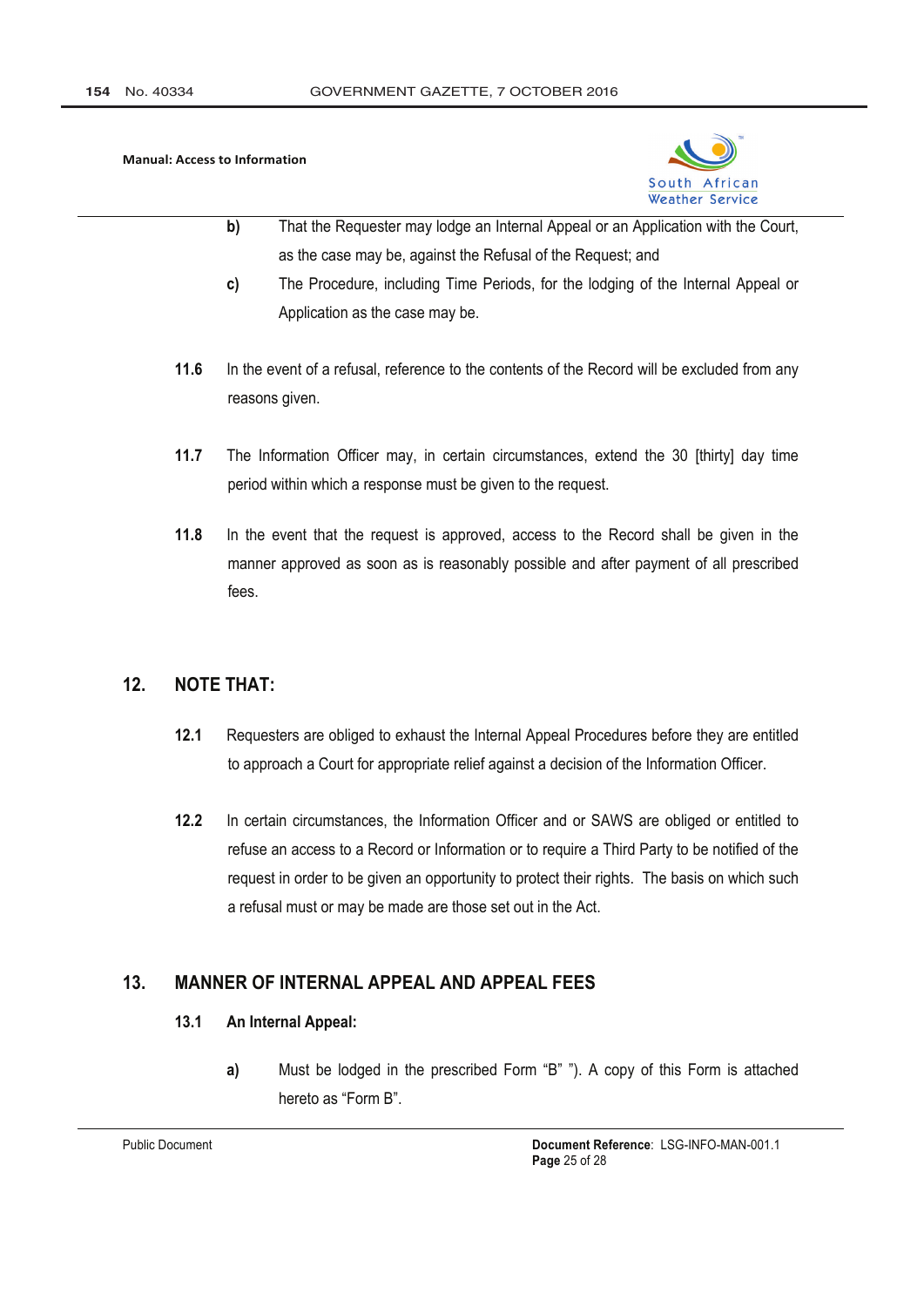

- i. Within 60 (sixty) days of date of the decision;
- ii. If notice to a Third Party is required by Section 49 (1) (b) of the Act, then within 30 (thirty) days after notice is given to the Third Party of the decision appealed against.
- $b)$ Must be delivered or sent to the Information Officer and or Deputy Information Officer at the address, fax number, or electronic mail address as per paragraph 6 above:
- Must identify the subject of the internal appeal and state the reasons for the  $c)$ internal appeal and must include any other relevant information or argument known to the Appellant or which the Requester wishes to be taken into account in the consideration of the Appeal;
- $\mathsf{d}$ If, in addition to a written reply, the Appellant wishes to be informed of the decision on the internal appeal in any other manner, must state that manner and provide the necessary particulars to be so informed;
- $e)$ If applicable, must be accompanied by the prescribed appeal fee referred to in sub-section (3); and
- $f$ Must specify a postal or fax address or fax number of the Appellant;
- $q)$ Will be considered by the Information Officer and a further two SAWS employees who are entitled to obtain internal or external advice to assist them in making a decision.

#### $12.2<sub>2</sub>$ Internal Appeal Lodged after Expiry of Period:

If an Internal Appeal is lodged after the expiry of the period referred to in Sub-section 12.1, the Information Officer must:

 $a)$ Upon good cause shown, allow the late lodging of the Internal Appeal;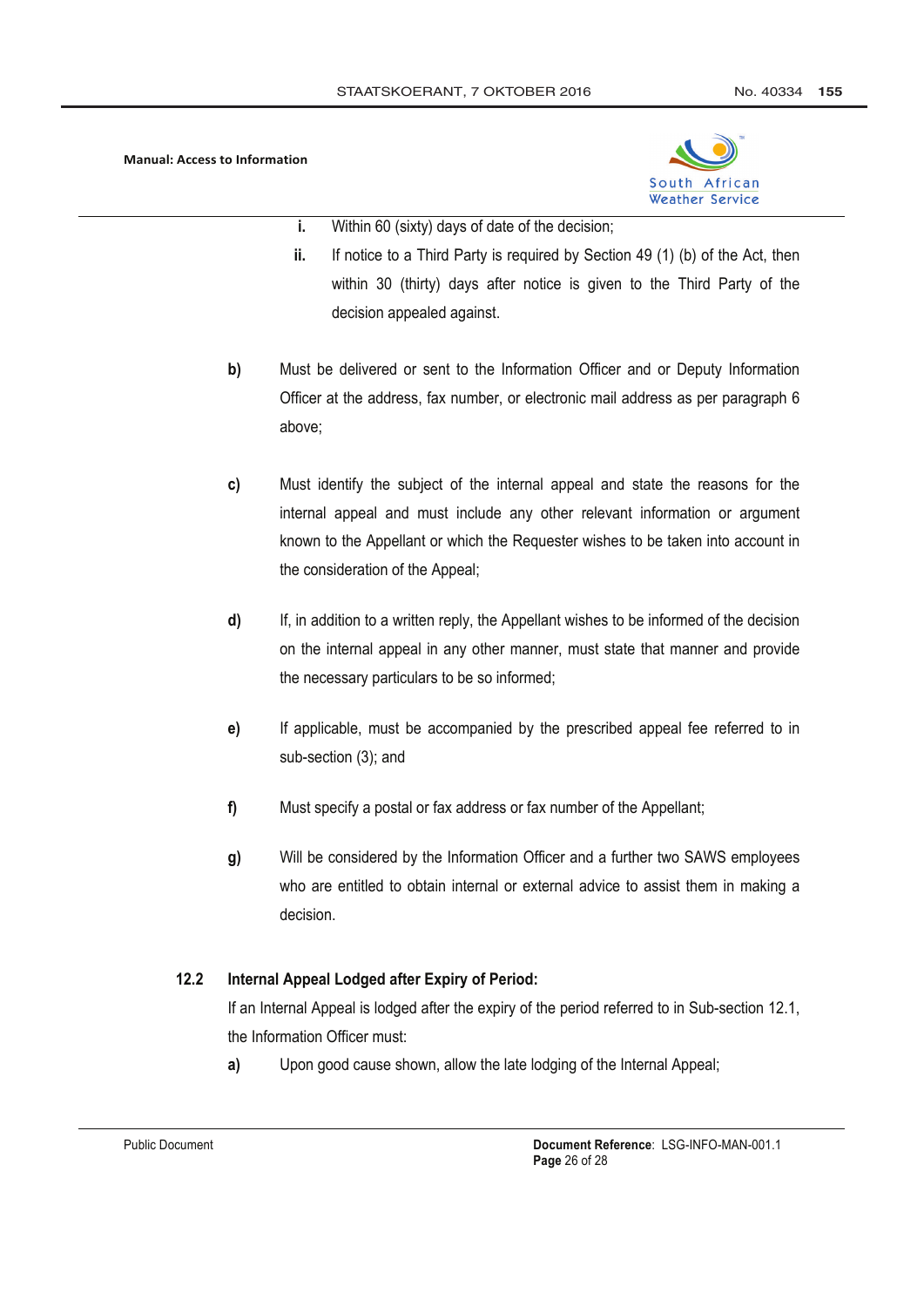

b) If that relevant authority disallows the late lodging of the Internal Appeal, give notice of that decision to the person that lodged the Internal Appeal.

#### $12.3$ The Requester:

A Requester lodging an Internal Appeal against the refusal of his or her request for access, must:

- $a)$ Pay the prescribed appeal fee (if any);
- $b)$ If the prescribed appeal fee is payable in respect of an Internal Appeal, the decision on the internal appeal may be deferred until the fee is paid.

#### $12\Delta$ Notification:

The Requester will be notified of the result of the Internal Appeal within 45 (forty five) days of lodging an Internal Appeal.

#### $12.5$ If Requester is still Dissatisfied:

If the Requester is still dissatisfied with the result, then in such event, the High Court may be approached for relief.

#### $14.$ **GENERAL CONSIDERATIONS:**

- $14.1$ Use of headings in this Manual is for convenience purposes only. Headings are not to be used in the interpretation of any portion of this Manual.
- $14.2$ Use of any one gender includes the other.
- $14.3$ Where either SAWS or a Requester has rights or obligations in terms of the Act, which are not specifically dealt with herein, such failure does not detract from the existence or reenforceability of such rights. This Manual is issued to guide Requesters in the manner in which their rights and obligations are to be fulfilled. It is not the intention of this Manual to remove, detract from or alter either SAWS or the Requester's rights or obligations. To the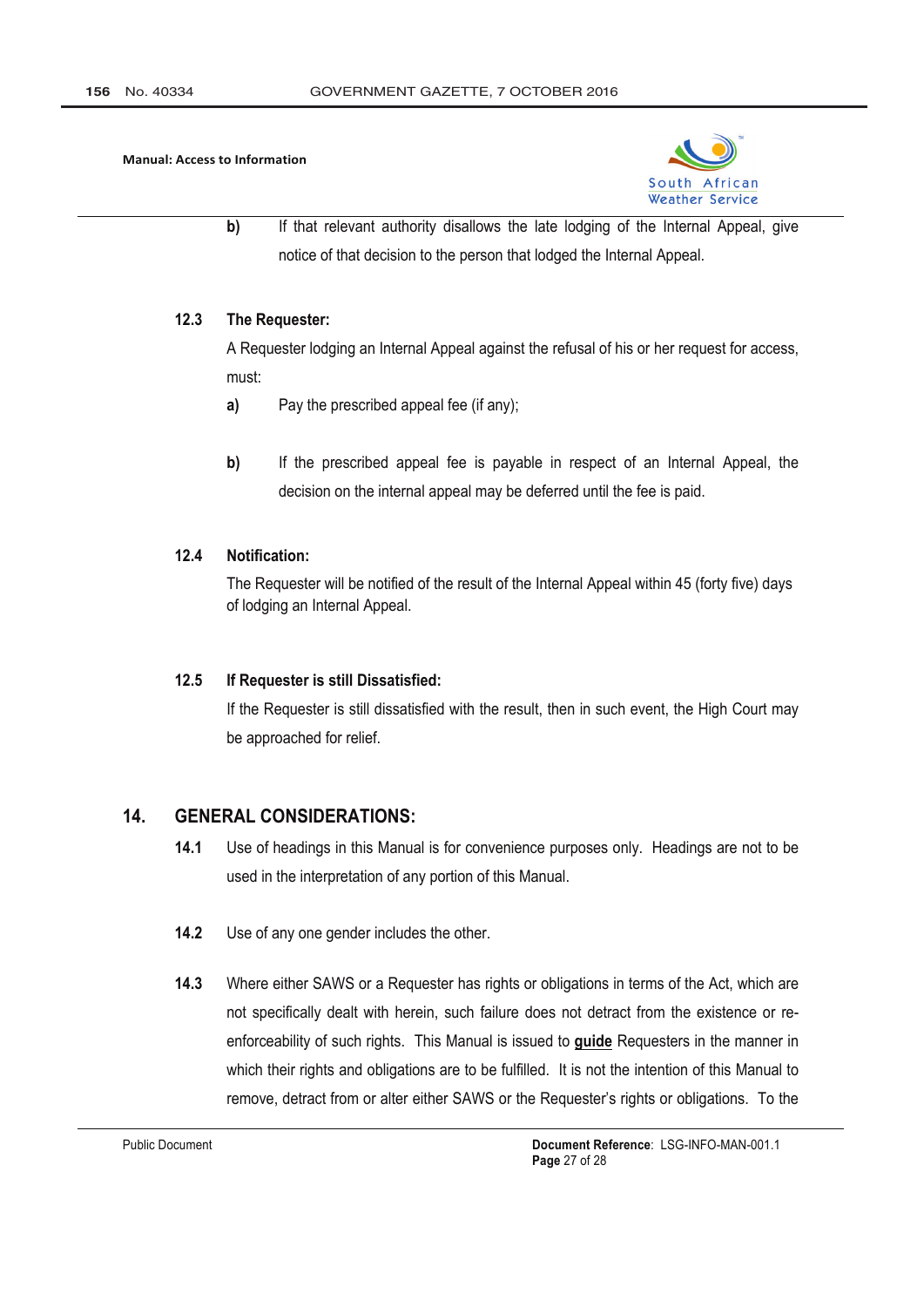

extent that this Manual does so, this is unintentional and the full entitlements, rights and obligations in the Act apply in preference to the contents of this Manual.

- $14.4$ The Act requires that in certain circumstances and particularly where a Third Party's rights may be affected by a request, that the Third Party be notified of the request and given an opportunity to protect their rights and interests.
- 14.5 This Manual is subject to change from time to time and Requesters are advised to contact the Information Officer to confirm that they are using the most recent Manual.

## LIST OF GOVERNMENT NOTICES THAT CONTAINS AMNENDMENTS TO THE  $15.$ **ACT**

- $151$ Government Notice No 187 of 2002
- $15.2$ Government Notice No 1244 of 2003
- $15.3$ Government Notice No 1263 of 2003
- $15.4$ Government Notice No 7757 of 2003
- $15.5$ Government Notice No 240 of 2007
- 15.6 Government Notice No 42 of 2011

End of document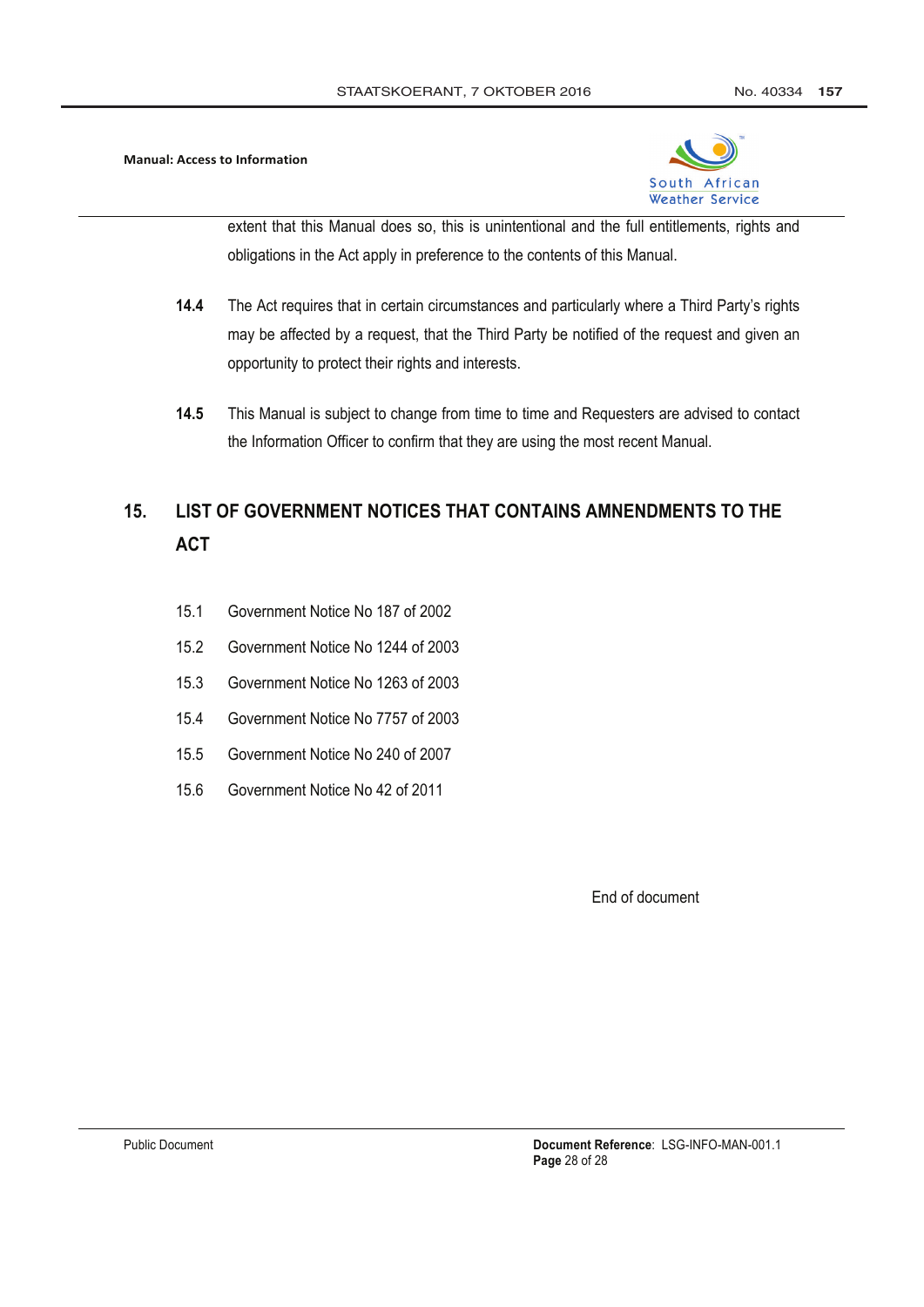

# ANNEXURE A

**REQUEST FOR ACCESS TO RECORDS** 

of the

SOUTH AFRICAN WEATHER SERVICE

(SAWS)

Section 18 (1) of the Promotion of Access to Information Act, 2000

(Act 2 of 2000)

(Regulation 6)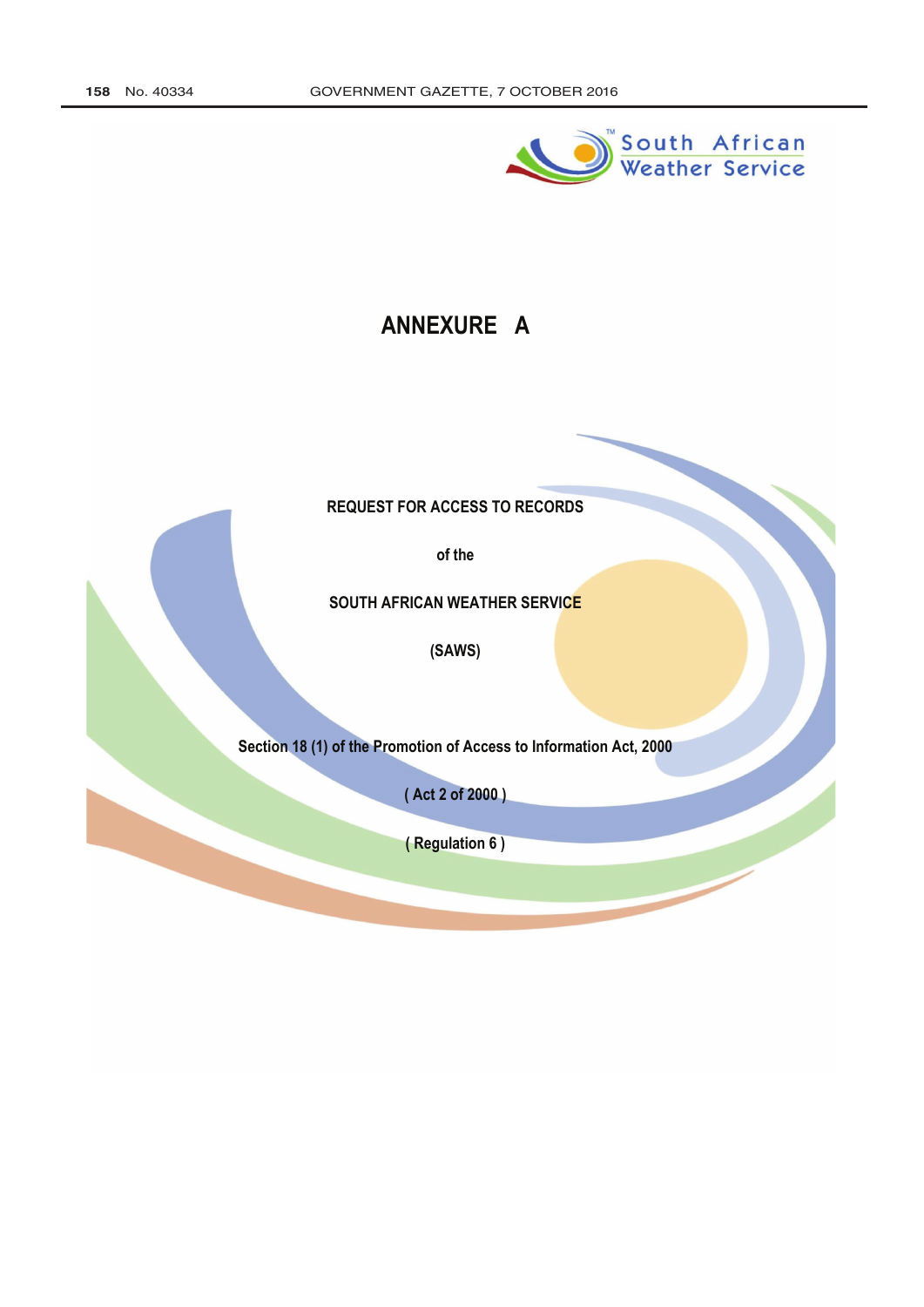

# **Table Of Contents**

| 3. Particulars of Person Requesting Access to Records:  4    |  |
|--------------------------------------------------------------|--|
| 4. Particulars of Person on whose behalf Request is made:  4 |  |
|                                                              |  |
|                                                              |  |
|                                                              |  |
| 8. Notice of Decision regarding Request for Access:  8       |  |
|                                                              |  |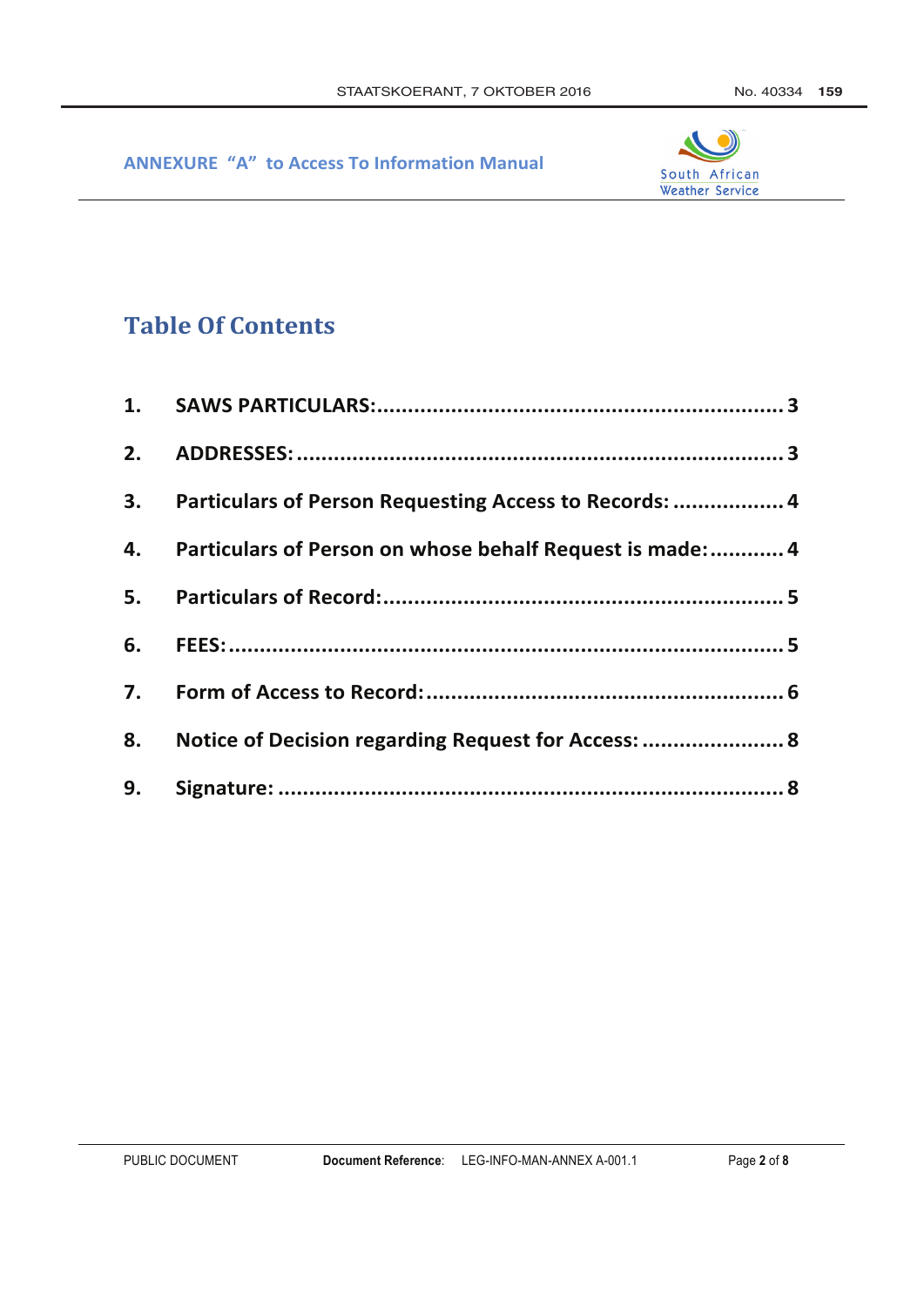

#### $1.$ **SAWS PARTICULARS:**

**Contact Numbers:** 

| a) | Head Office         |    | 012 367 6000 |
|----|---------------------|----|--------------|
| b) | Information Officer | t. | 012 367 6000 |
| C) | Fax Number          |    | 012 367 6175 |

#### $2.$ **ADDRESSES:**

| a) | E-mail Address:          | info2@weathersa.co.za  |
|----|--------------------------|------------------------|
| b) | <b>Physical Address:</b> | <b>Bolepi House</b>    |
|    |                          | 442 Rigel Avenue South |
|    |                          | Erasmusrand            |
|    |                          | <b>PRETORIA</b>        |
|    |                          | 0181                   |
|    |                          |                        |
| c) | <b>Postal Address:</b>   | Private Bag X 097      |
|    |                          | Pretoria               |
|    |                          | 0001                   |
|    |                          | South Africa           |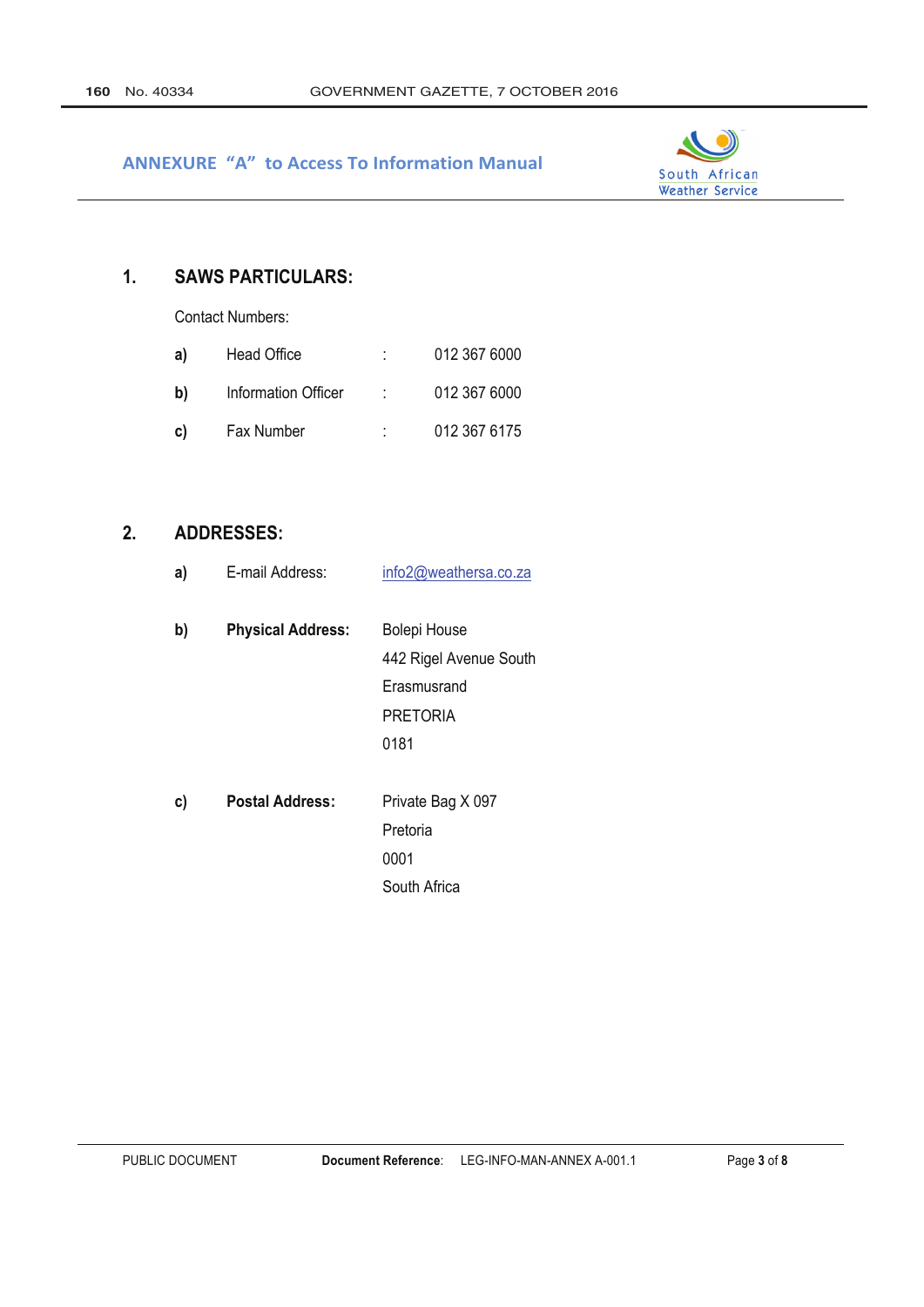

#### **Particulars of Person Requesting Access to Records:**  $3.$

| a)  | The particulars of the person who requests access to the Record must be given below:                   |  |  |
|-----|--------------------------------------------------------------------------------------------------------|--|--|
| b)  | The Address and or Fax Number in the Republic to which the information must be sent,<br>must be given: |  |  |
| 3.1 | <b>Full Names and Surname</b>                                                                          |  |  |
| 3.2 | <b>Identity Number</b>                                                                                 |  |  |
| 3.3 | Postal Address                                                                                         |  |  |
| 3.4 | Fax Number                                                                                             |  |  |
| 3.5 | Telephone Number                                                                                       |  |  |
| 3.6 | e-mail Address                                                                                         |  |  |
| 3.7 | Capacity in which request is made,<br>when made on behalf of another<br>person                         |  |  |

#### Particulars of Person on whose behalf Request is made:  $\overline{4}$ .

| This section must be completed ONLY if a request for information is made on behalf of another |                               |  |  |  |
|-----------------------------------------------------------------------------------------------|-------------------------------|--|--|--|
|                                                                                               | person.                       |  |  |  |
| 4.1                                                                                           | <b>Full Names and Surname</b> |  |  |  |
| 4.2                                                                                           | <b>Identity Number</b>        |  |  |  |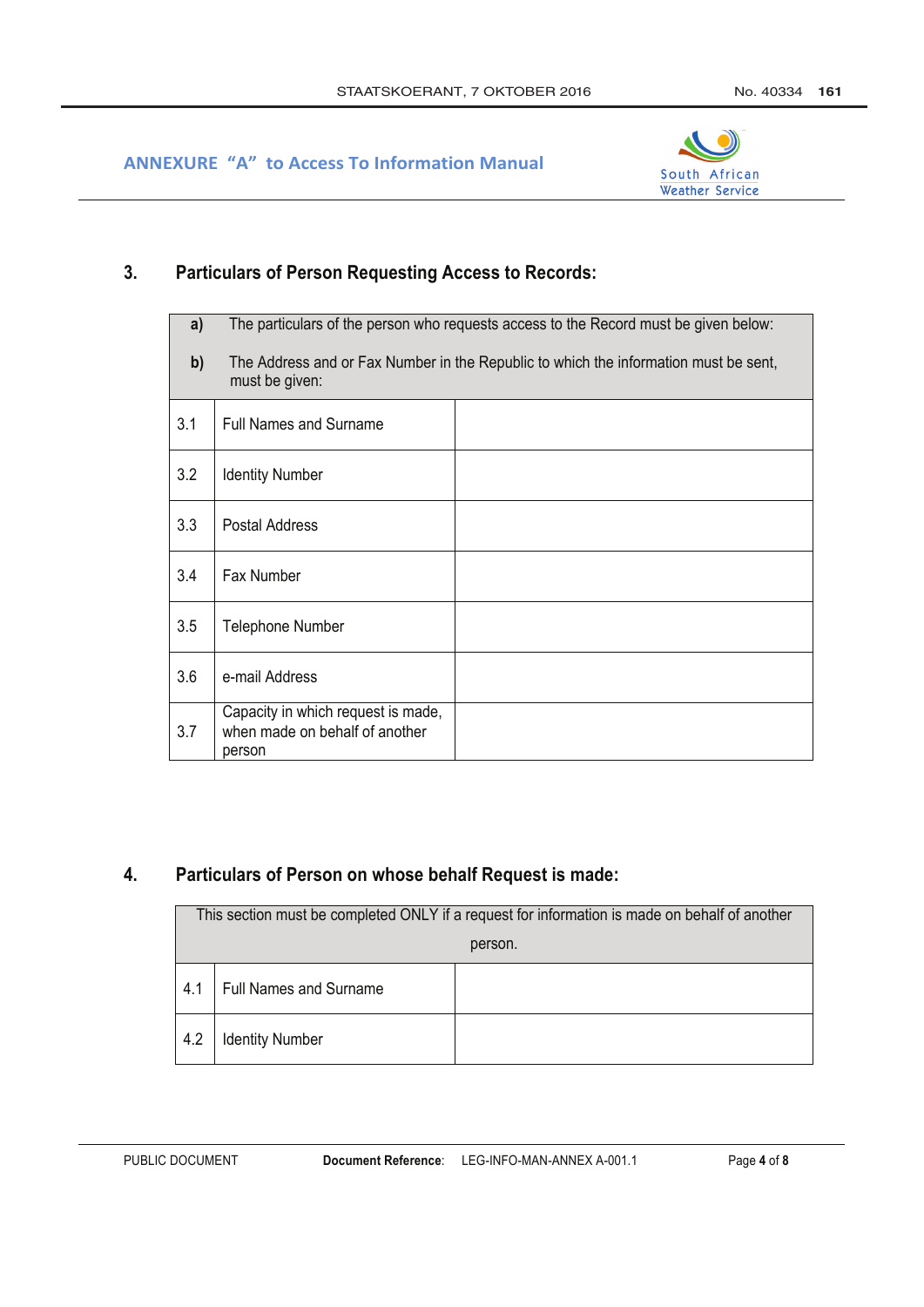

#### 5. **Particulars of Record:**

| a)<br>b) | Provide full particulars of the Record to which access is requested, including the reference<br>number, if that is known to you, to enable the Record to be located.<br>If the provided space is inadequate, please continue on a separate folio, and attach it hereto: |  |  |
|----------|-------------------------------------------------------------------------------------------------------------------------------------------------------------------------------------------------------------------------------------------------------------------------|--|--|
|          |                                                                                                                                                                                                                                                                         |  |  |
| 5.1      | Description of Record or relevant<br>part of the Record                                                                                                                                                                                                                 |  |  |
| 5.2      | Reference Number, if available                                                                                                                                                                                                                                          |  |  |
| 5.3      | Any further particulars of Record                                                                                                                                                                                                                                       |  |  |

#### 6. FEES:

- $a)$ A Request for access to a Record, other than a Record containing personal information about yourself, will be processed only after a request fee has been paid.
- You will be notified of the amount required to be paid as the request Fee.  $b)$
- $c)$ The Fee payable for access to a Record, depends on the form in which access is required, and the reasonable time required to search for and prepare a Record.
- If you qualify for exemption of the payment of any Fee, please state the reason.  $\mathsf{d}$

|--|--|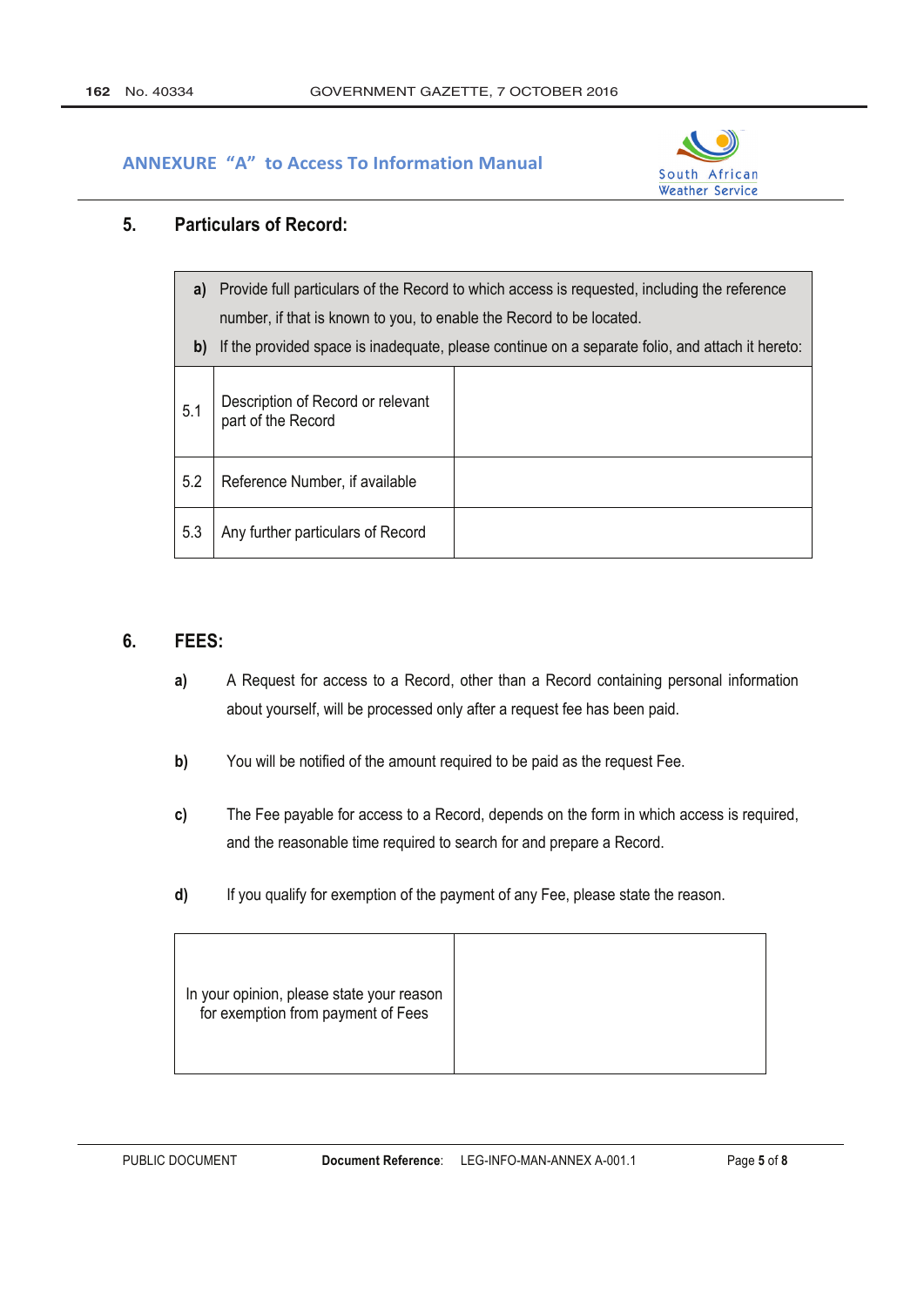

#### $\overline{7}$ . Form of Access to Record:

If you are prevented by a disability to read, view or listen to the Record in the form of access provided for in 1 - 4 below, state your disability and indicate in which form you would prefer to receive your information.

Disability:

Form in which record is required:

Mark the appropriate box with an "X"

## **NOTES:**

- Compliance with your request for access in the specified form may depend on the form in a. which the Record is available
- $\mathbf{b}$ . Access in the form requested may be refused in certain circumstances. In such a case, you will be informed if access will be granted in another form.
- The Fee payable for access to the Record, if any, will be determined partly by the form in c. which access is required.
- $7.1$ If the Record is in written or printed form:

 $\Box$  Copy of Record

 $\Box$  Inspection of Record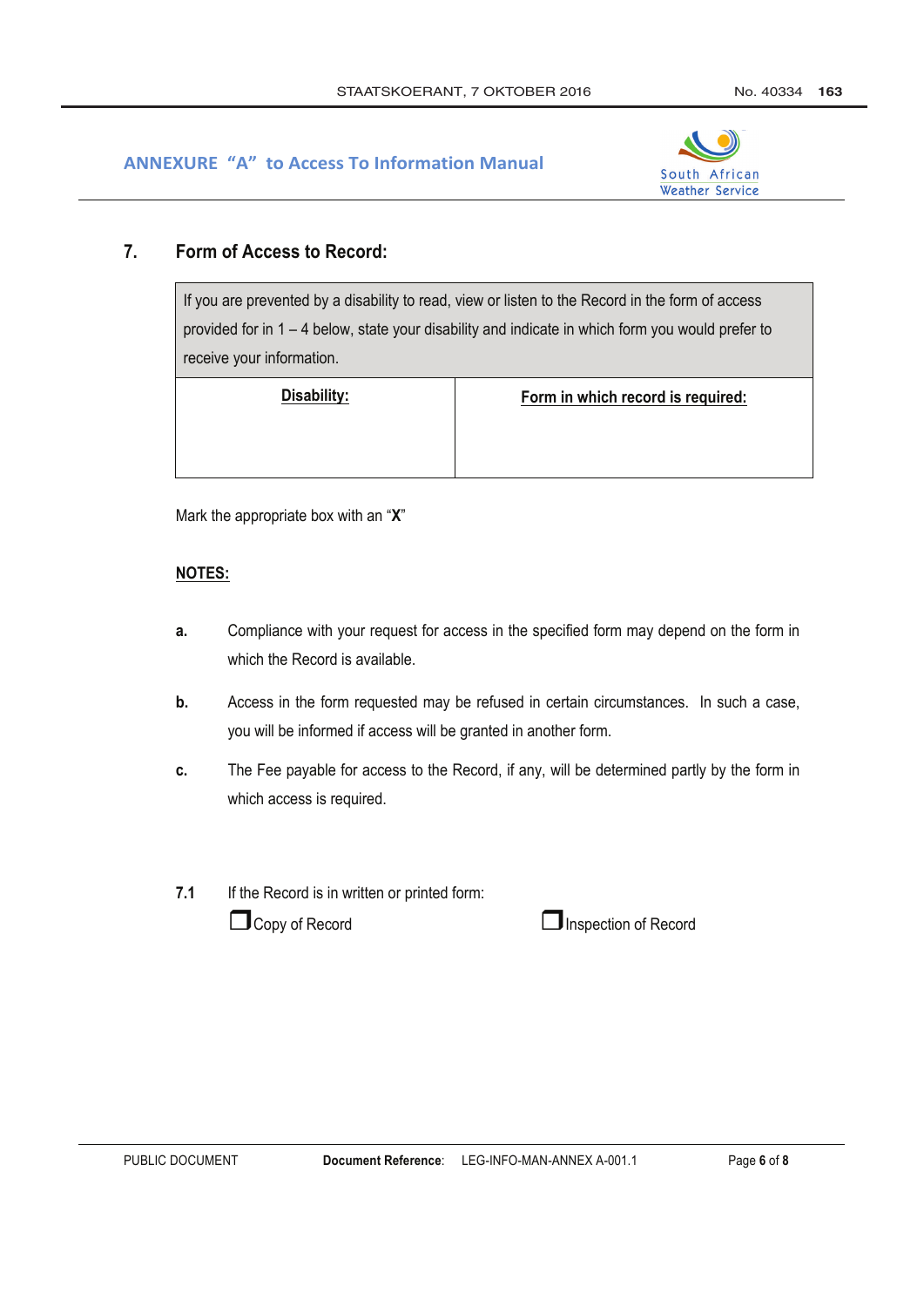|     | <b>ANNEXURE "A" to Access To Information Manual</b><br>South African<br><b>Weather Service</b>                                                                                                                                                                                                                                                                                       |  |
|-----|--------------------------------------------------------------------------------------------------------------------------------------------------------------------------------------------------------------------------------------------------------------------------------------------------------------------------------------------------------------------------------------|--|
| 7.2 | If the Record consists of visual images, this includes photographs, slides, video<br>recordings, computer generated images, sketches, etc.:<br>$\mathbf J$ View the images<br>$\mathbf J$ Copy the images<br>$\Box$ Transcription of the images                                                                                                                                      |  |
| 7.3 | If the Record consists of recorded words or information which can be reproduced in sound:<br>Listen to the soundtrack (audio cassette)<br>Transcription of soundtrack (written or printed document)                                                                                                                                                                                  |  |
| 7.4 | If Record is held on computer or in an electronic or machine readable form:<br>Printed copy of Record<br>Printed copy of Information derived from Record<br>Copy in computer readable form (CD or DVD)<br>If you requested a copy or transcription of a Record (above), do you wish the copy or<br>transcription to be posted to you? Postage is payable.<br><b>YES</b><br><b>NO</b> |  |
|     | <b>NOTE:</b><br>If the Record is not available in the language you prefer, access may be granted in the                                                                                                                                                                                                                                                                              |  |

language in which the record is available. In which language would you prefer the Record?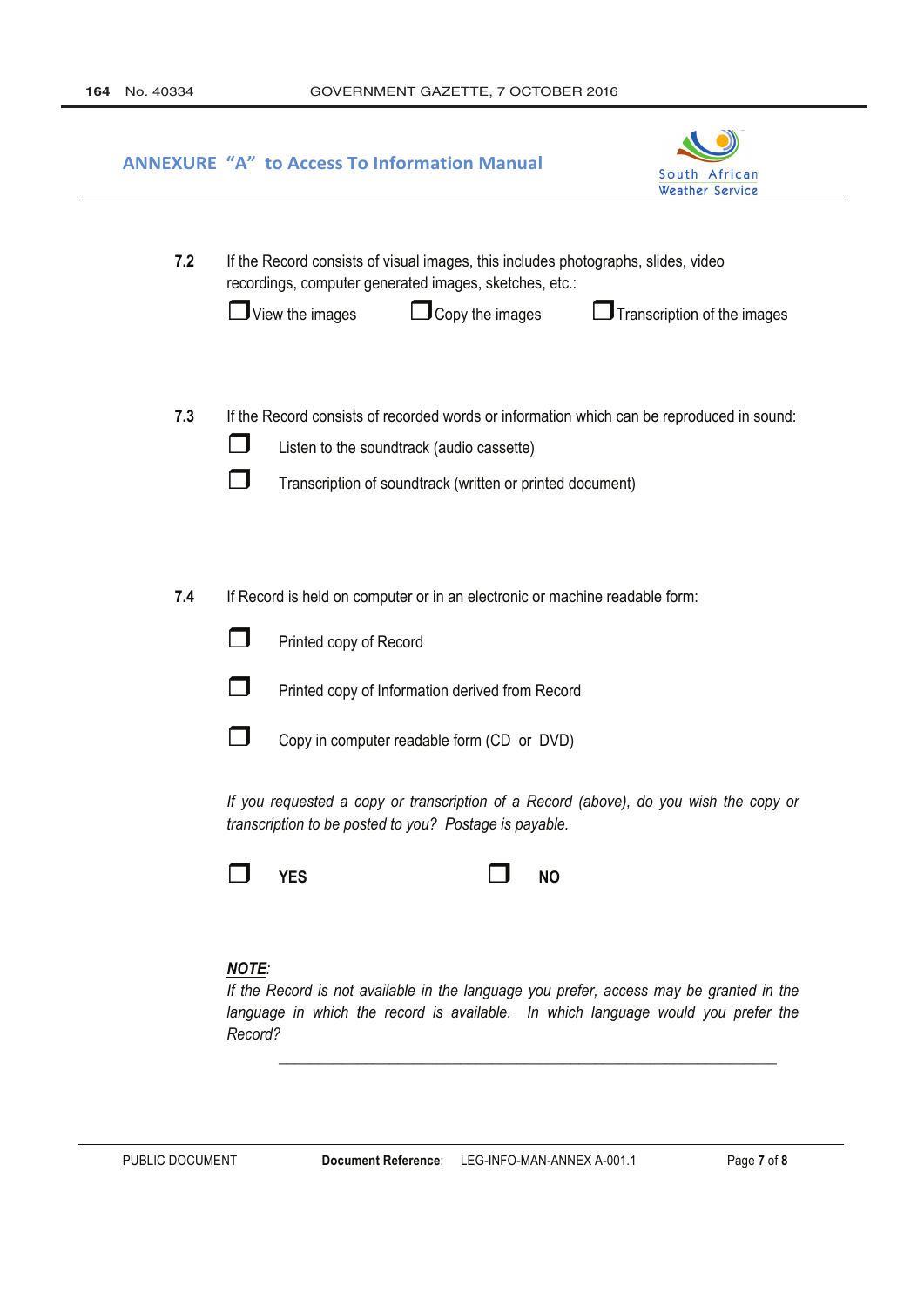

#### 8. **Notice of Decision regarding Request for Access:**

You will be notified in writing whether your request has been approved or denied. If you wish to be informed in another manner, please specify the manner and provide the necessary particulars to enable compliance with your request.

How would you prefer to be informed of the decision regarding your request for access to the Record?

#### 9. Signature:

| r.<br>Signec | this | .<br>uu | nr |
|--------------|------|---------|----|
|              |      |         |    |

## Signature of Requester / Person on who's behalf Request is made

|                                                                                                              |                   | <b>FOR OFFICIAL USE</b> |  |         |
|--------------------------------------------------------------------------------------------------------------|-------------------|-------------------------|--|---------|
| Reference No.                                                                                                |                   |                         |  |         |
| Request received by:<br>(state rank, name and surname of Information Officer / Deputy Information Officer on |                   |                         |  |         |
| (date)                                                                                                       |                   |                         |  | (place) |
| <b>Request Fee (if any)</b>                                                                                  | <b>Contractor</b> |                         |  |         |
| Deposit (if any)                                                                                             |                   |                         |  |         |
| <b>Access Fee</b>                                                                                            |                   |                         |  |         |
|                                                                                                              |                   |                         |  |         |
| Signature of INFORMATION OFFICE / DEPUTY INFORMATION OFFICER                                                 |                   |                         |  |         |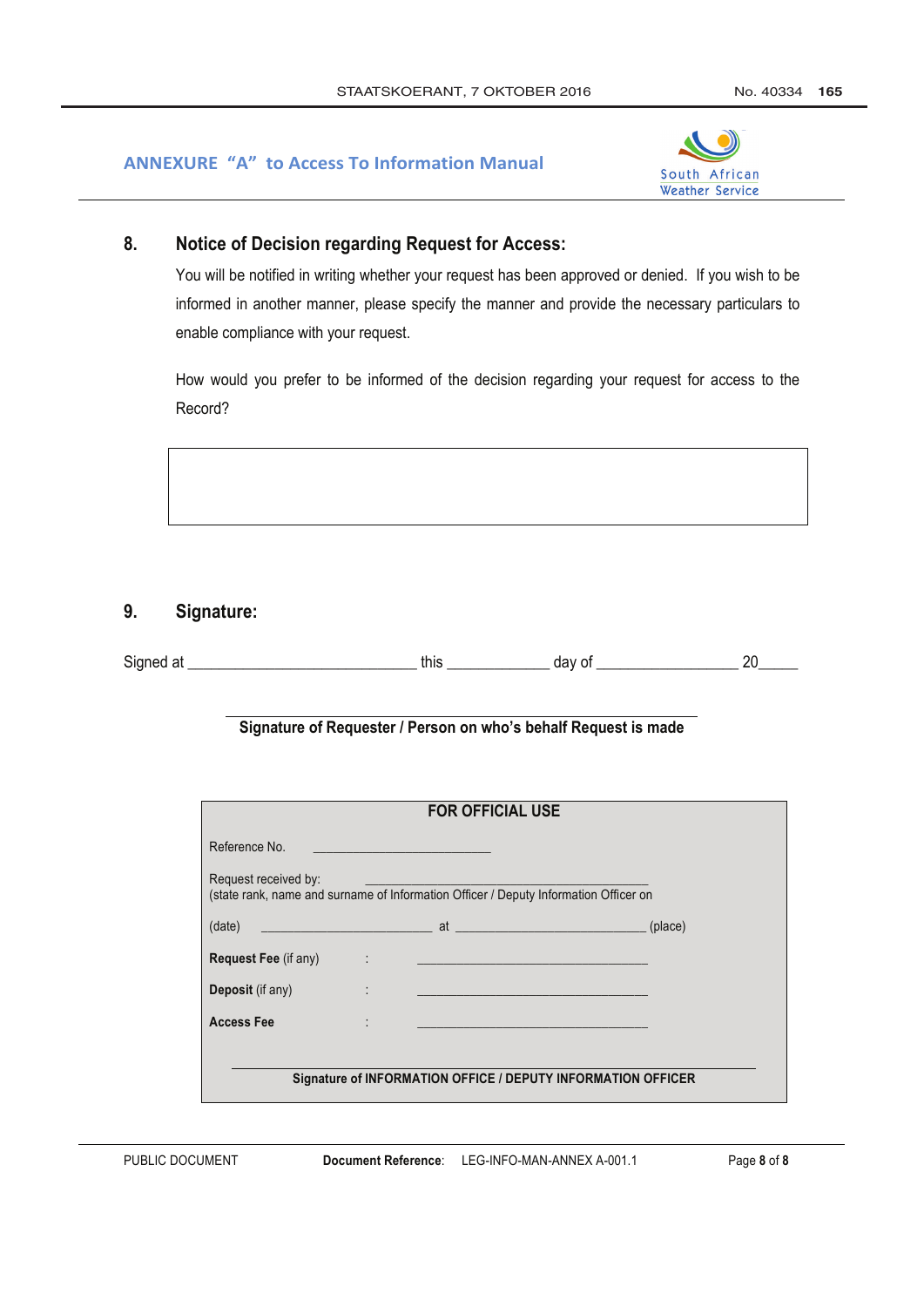

## **ANNEXURE B**

# **PRESCRIBED FEES**

of the

## SOUTH AFRICAN WEATHER SERVICE

(SAWS)

Section 54 (2) and (7) of the Promotion of Access to Information Act, 2000

(Act 2 of 2000)

(Regulation 11(3))